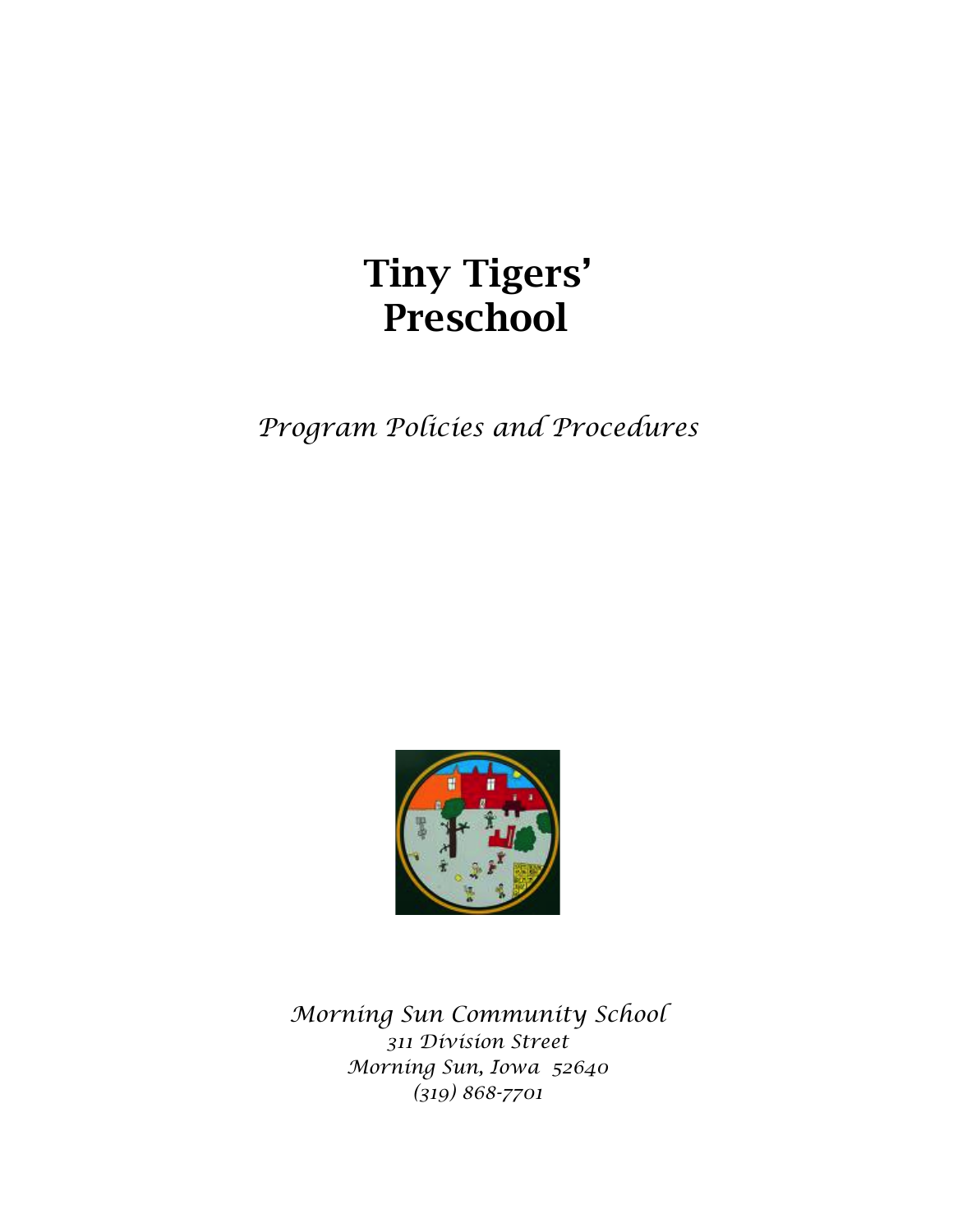*Tiny Tigers' Preschool 311 Division Street Morning Sun, Iowa 52640 (319) 868-7701*

# **Preschool Policies and Procedures**

# **Table of Contents**

# I. **Welcome to Tiny Tigers' Preschool**

# II. **Mission, Philosophy, and Goals for Children and Families**

# **III. Enrollment**

- Equal Educational Opportunity
- Eligibility
- Hours
- General Information
- Inclusion

# **IV. A Child's Day**

- Who works in the Preschool
- Daily Activities
- Curriculum and Assessment
- Child Guidance and Discipline
- Water activities
- Snacks/Foods
- Outside Play and Learning
- Clothing
- Toilet Learning
- Objects From Home
- Classroom Pets
- § Birthdays

# **V. Communication with Families**

- Open Door Policy
- Arrival and Departure of Children
- § Field Trips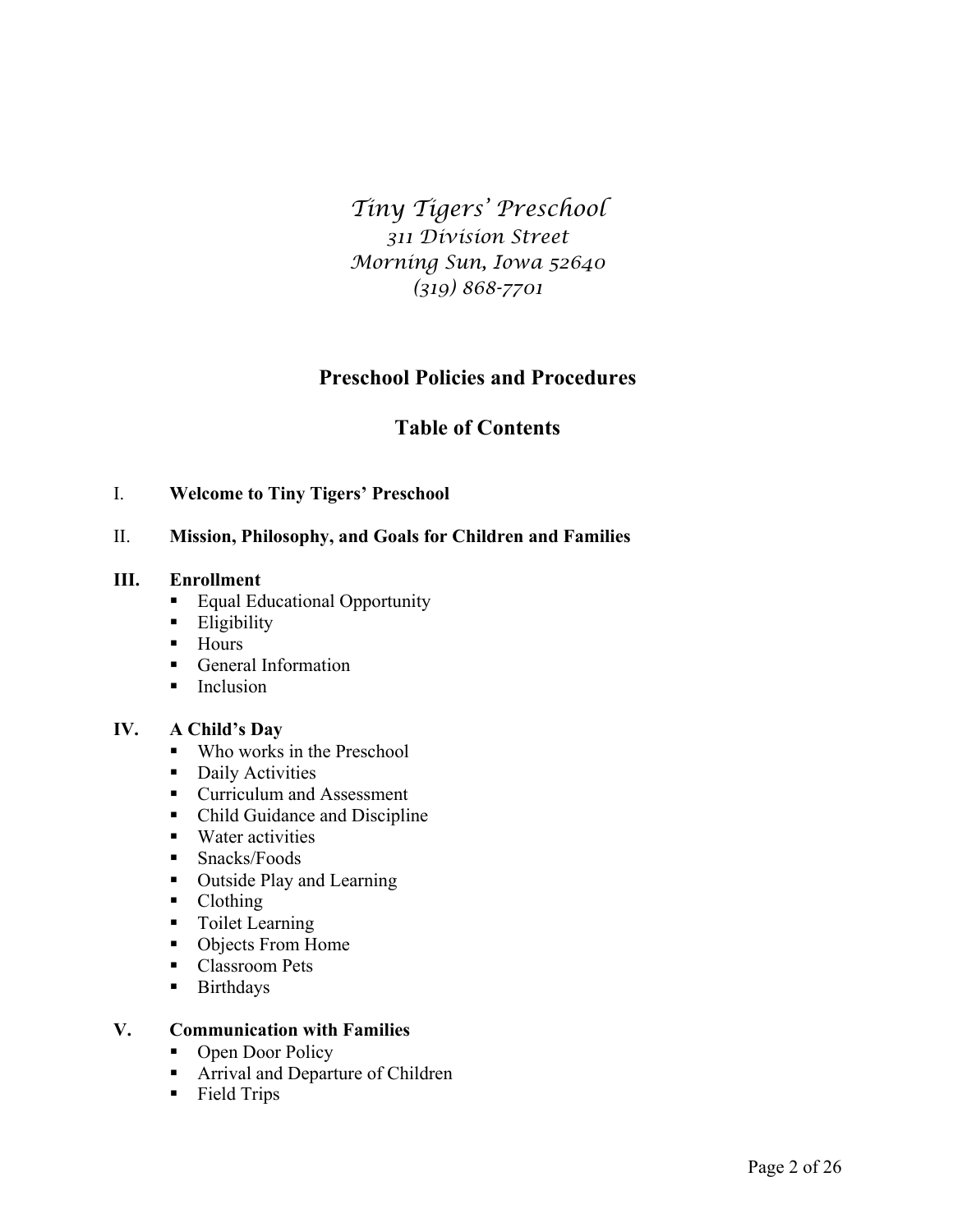- Ethics and Confidentiality
- Children's Records
- Preschool Advisory Committee
- Grievance Policy

# **VI. Family Involvement**

- Home Visits
- Family Teacher Conferences
- Family Night
- Other Opportunities
- Transitions

# **VII. Health and Safety**

- Health and Immunization Certificates
- Health and Safety Records
- General Guidelines
- Illness Policy
- Exclusion of Sick Children
- Reporting Communicable Diseases
- Medication Policies and Procedures
- Cleaning and Sanitation
- Hand Washing Practices
- First Aid Kit
- Fire Safety
- Medical Emergencies and Notification of Accidents or Incidents
- Inclement Weather
- Protection from Hazards and Environmental Health
- Smoke-free Facility
- Child Protection Policies
- Substance Abuse
- Volunteers

# **VIII. Staff**

- General Information
- Health Assessment
- First Aid/CPR certification
- Orientation
- Staffing patterns and schedule
- Staff development activities
- Evaluation and Professional Growth Plan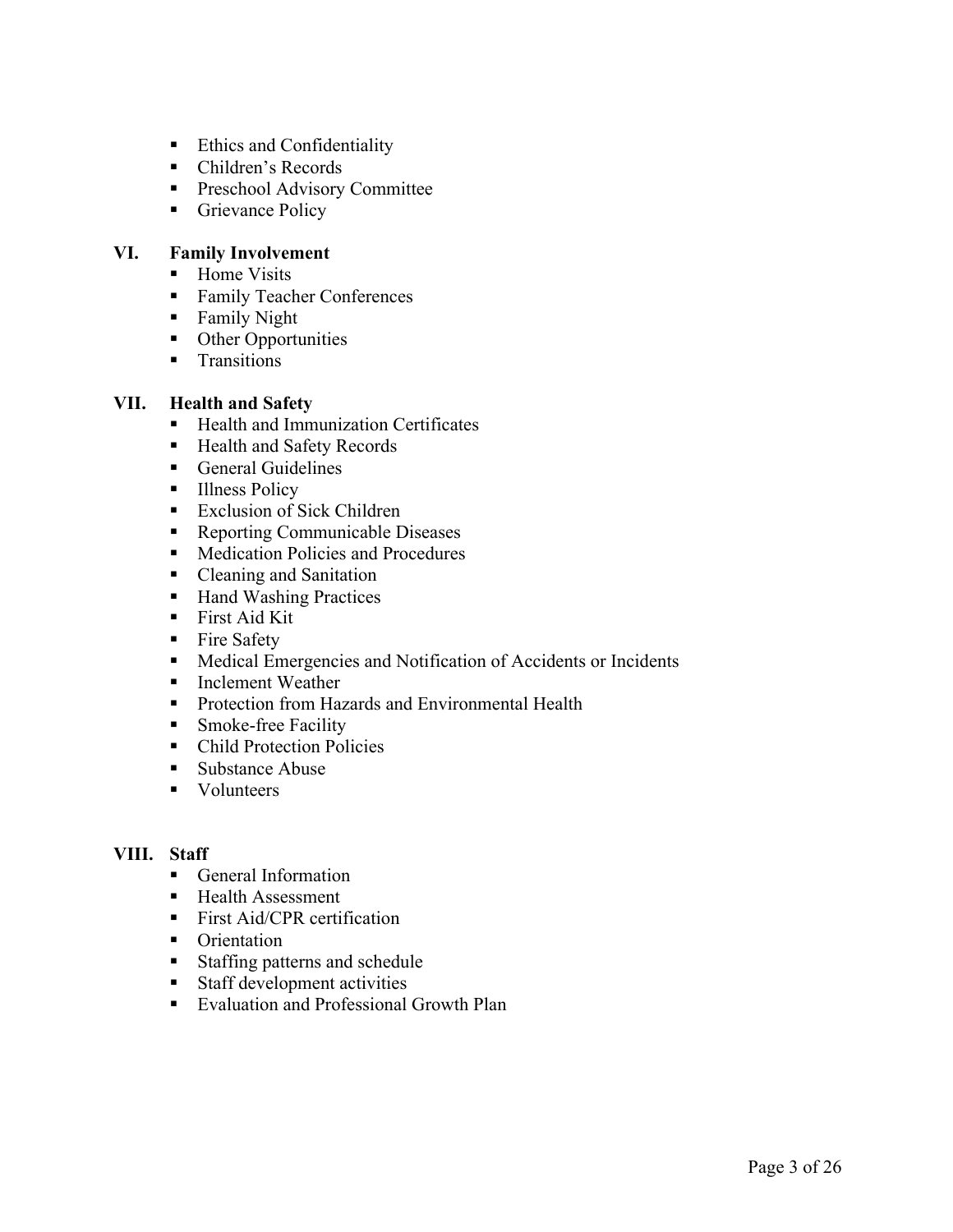# **Tiny Tiger Preschool Program Policies and Procedures**

# **I. TINY TIGERS' PRESCHOOL QPPS 10.1**

Morning Sun Community School was awarded the Statewide Voluntary Preschool Program Grant in 2010 as a result of the Preschool Advisory Committee's dedicated work. The program's goal is to provide a high quality preschool program meeting each child's needs, including children with disabilities and those from a diverse background. The preschool provides a rich learning environment that encourages children's natural curiosity and supports them to take risks that lead to new skill development. It is a setting where children feel safe, respected, and cared for. This is an opportunity for all four-year-old children to take part in planned, active learning experiences to build their readiness skills. The preschool program has adopted and meets the Iowa Quality Preschool Program Standards, administered by the Iowa Department of Education. The Iowa Early Learning Standards are used to guide expectations for the children and instructional practices.

# **II. MISSION, PHILOSOPHY, AND GOALS QPPS 10.1**

# *Mission:*

The mission of Morning Sun Community School District, in cooperation with the community it serves, is to educate all students by providing a future oriented, comprehensive, quality education in a positive, caring environment through unique programs which meet their special needs and prepare them to be contributing members of a changing society.

# *PreK-6th Grade School Philosophy of Education:*

The purpose of our educational system:

- To provide students with the basic knowledge that will become the stepping stone lifelong learning.
- To provide the financial resources, within our means, that allow our staff to provide the instruction and curriculum to meet the needs of our students.
- To provide an equal opportunity and a desirable atmosphere for a quality education.
- To provide the students with quality teachers and role models, so that learning is not only for the knowledge gained; but to be applied to living a good and productive life.

# **Goals for Children:**

- s Children will show competency in social/emotional, physical, cognitive, and language development skills.
- Children will be enthusiastic and curious learners.
- Children will be safe and healthy.

# **Goals for Families:**

- s Families will feel welcome in the classroom and school.
- s Families will work with the school in a meaningful partnership to help their children be better prepared to learn to read and write.
- Families will advocate for their children.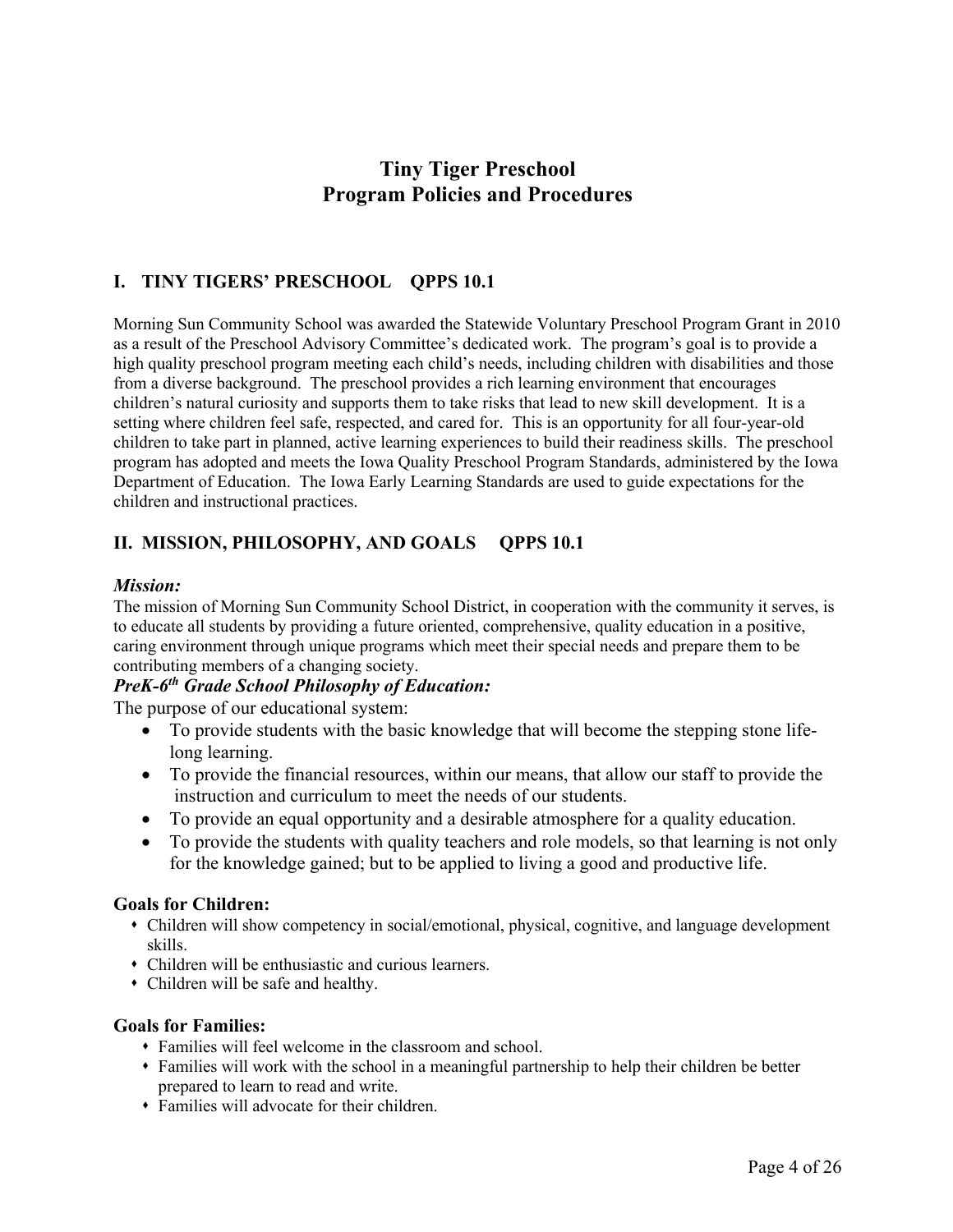# **III. ENROLLMENT**

# **Equal Educational Opportunity**

Students, Parents, employees and others doing business with or performing services for the Morning Sun School District are hereby notified that this school district does not discriminate on the basis of sex, race color, national origin, marital status, sexual orientation, gender identity or disability in admission or access to, or treatment in, its program or activities. Any person having inquires concerning the school district's compliance with the regulations implementing Title VI, Title VII, Title IX, the Americans with Disabilities Act (ADA), Section 504 or Iowa Code Section 280.3 is directed to contact the school's Affirmative Action Coordinator, Alaura Rappenecker, at 311 Division St., Morning Sun, IA 52640, or phone (319)-868 7101. Inquiries may also be directed in writing to the Director of the region VII Office of CivilRights, US Department of Education, 310 W. Wisconsin Ave., Ste. 800, Milwaukee, Wi, 53203- 2292, (414) 291-1111, or the Iowa Department of Education, Grimes State Office Building, Des Moines, IA 50319-0146, (515) 281-5294. Procedures and levels are outlined in district policy for resolving complaints and are available upon request from the curriculum director's office.

# **Eligibility**

Children must be four years of age prior to September  $15<sup>th</sup>$  of the current school year. Pre-registration will begin in the spring of the year. Registration materials are available from the elementary secretary and during Registration Night. Final registration will occur in the fall. State law limits Tiny Tigers' Preschool to 20 students. Since we are limited on enrollment Tiny Tigers' Preschool will give resident students of Morning Sun preference. Students of a sibling already attending Morning Sun Elementary will be given the next preference followed by resident students of Wapello and Winfield-Mt. Union.

If Tiny Tigers' Preschool has over 20 students, non-siblings, non-Morning Sun, non-Wapello, and non-Winfield-Mt. Union students will be removed based on registration date. If Tiny Tigers' Preschool is still over 20 students, Wapello and Winfield-Mt. Union students with out siblings will be removed based on registration dates.

# **Hours**

Classes meet for two and a half hours each day, four days per week. Children attend on Monday, Tuesday, Thursday, and Friday. Students do not attend on Wednesdays. This allows for parent meetings and home visits, planning time for the teaching staff, and collaboration with community agencies. The preschool follows the Morning Sun Elementary school calendar.

Preschool session: 10:00 - 12:30 Monday, Tuesday, Thursday, Friday

# **General Information QPPS 5.1 10.4**

Within six weeks after a child begins the program, health records that document the dates of service shall be submitted that show the child is current for routine screening tests and immunizations according to the schedule recommended and published by the American Academy of Pediatrics.

The maximum class size is 20 children in each session based on square footage of the current location. A teaching staff-child ratio of at least 1:10 will be maintained at all times to encourage adult-child interactions and promote activity among children. The elementary principal will maintain a current list of available substitutes for both the teacher and teacher assistant. Should one of the teaching staff need to temporarily leave the room, the teacher will call the elementary office and the principal will arrange for coverage of the classroom to maintain the staff-child ratio. **QPPS 10.4**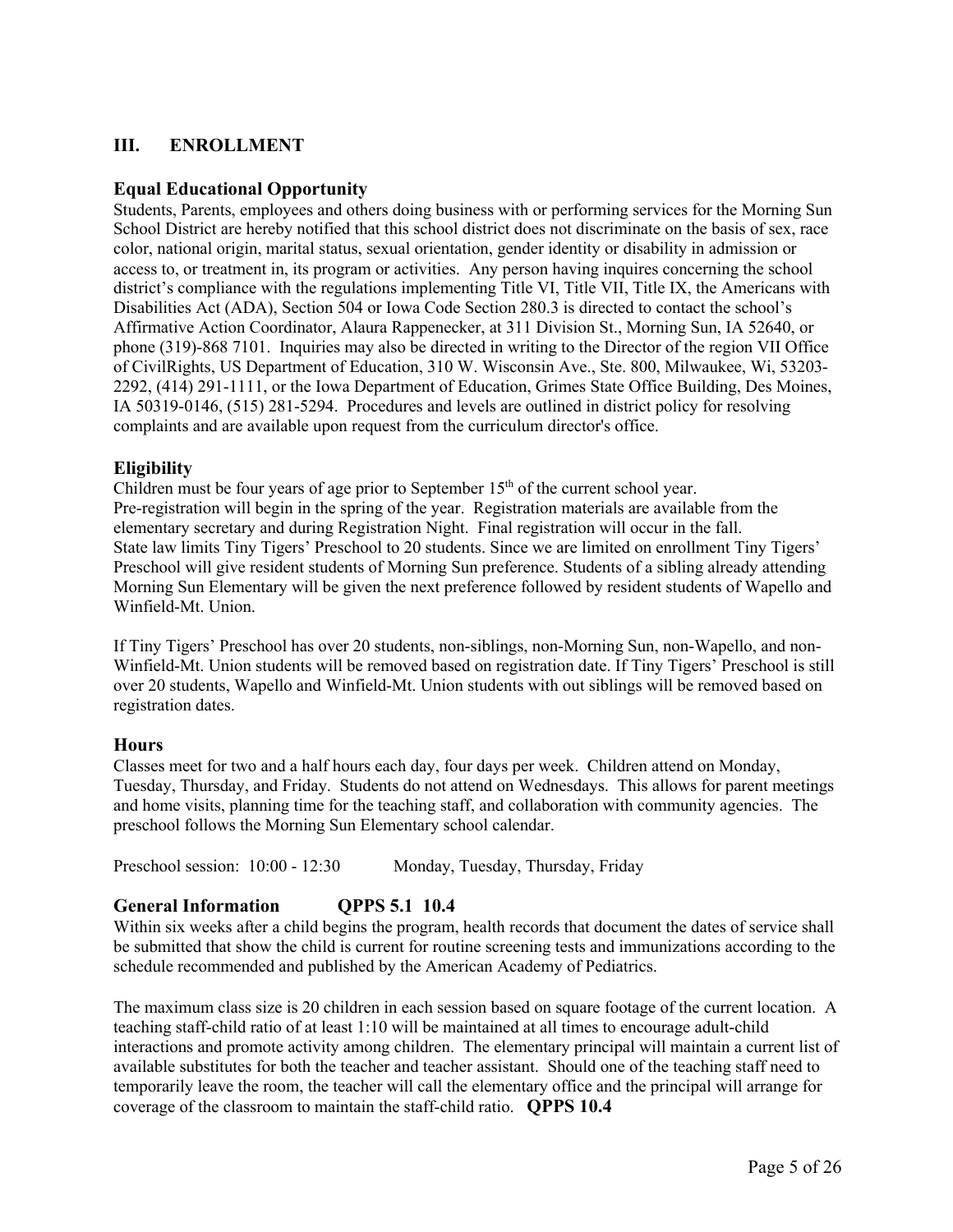# **Inclusion**

The preschool program provides all children, including those with disabilities and unique learning needs. Modifications are made in the environment and staffing patterns in order to include children with special needs. Staff are aware of the identified needs of individual children and are trained to follow through on specific intervention plans. It is our belief that inclusion in our program will enrich the experience for teachers, students, other children and their families. The preschool facilities meet the Americans with Disabilities Act accessibility requirements. **QPPS 9.10**

# **IV. A CHILD'S DAY**

# **Who Works In The Preschool QPPS 10.2**

Program Administrator The elementary principal is designated as the program administrator supervising the preschool program. The principal meets all qualifications described in the Iowa Quality Preschool Program Standards.

Teacher A full-time teacher licensed by the Iowa Board of Educational Examiners and holding an early childhood endorsement is assigned to the preschool classroom. **QPPS 6.2**

Teacher Assistant

A full-time teacher assistant in the classroom carries out activities under the supervision of the teacher. The teacher assistant will have specialized training in early childhood education. **QPPS 6.3** School Nurse

The preschool will have the assistance of the school nurse. The current nurse is employed part time, is a certified RN, and is recertified every three years. She maintains student health records by updating them quarterly, and attends to the health needs of the students while they are at school. She is available for parent consultation when necessary. **QPPS 10.10**

# Support Staff

Great Prairie AEA support staff provide resources and assistance to the teacher and classroom upon request to help all children be successful in the preschool setting. Such staff may include: early childhood consultant, speech and language pathologist, social worker, occupational therapist, physical therapist or others.

# **Orientation For New Staff (IQPPS 6.1)**

Before working alone with children, new staff are given an initial orientation that introduces them to the fundamental aspects of program operation including:

- a. Program philosophy, values and goals;
- b. Expectations for ethical conduct;
- c. Health, safety, and emergency procedures;
- d. Individual needs of children they will be teaching or caring for;
- e. Accepted guidance and classroom management techniques;
- f. Daily activities and routines of the program;
- g. Program curriculum;
- h. Child abuse and neglect reporting procedures;
- i. Program policies and procedures;
- j. Iowa Quality Preschool Program Standards and Criteria; and,
- k. Regulatory requirements.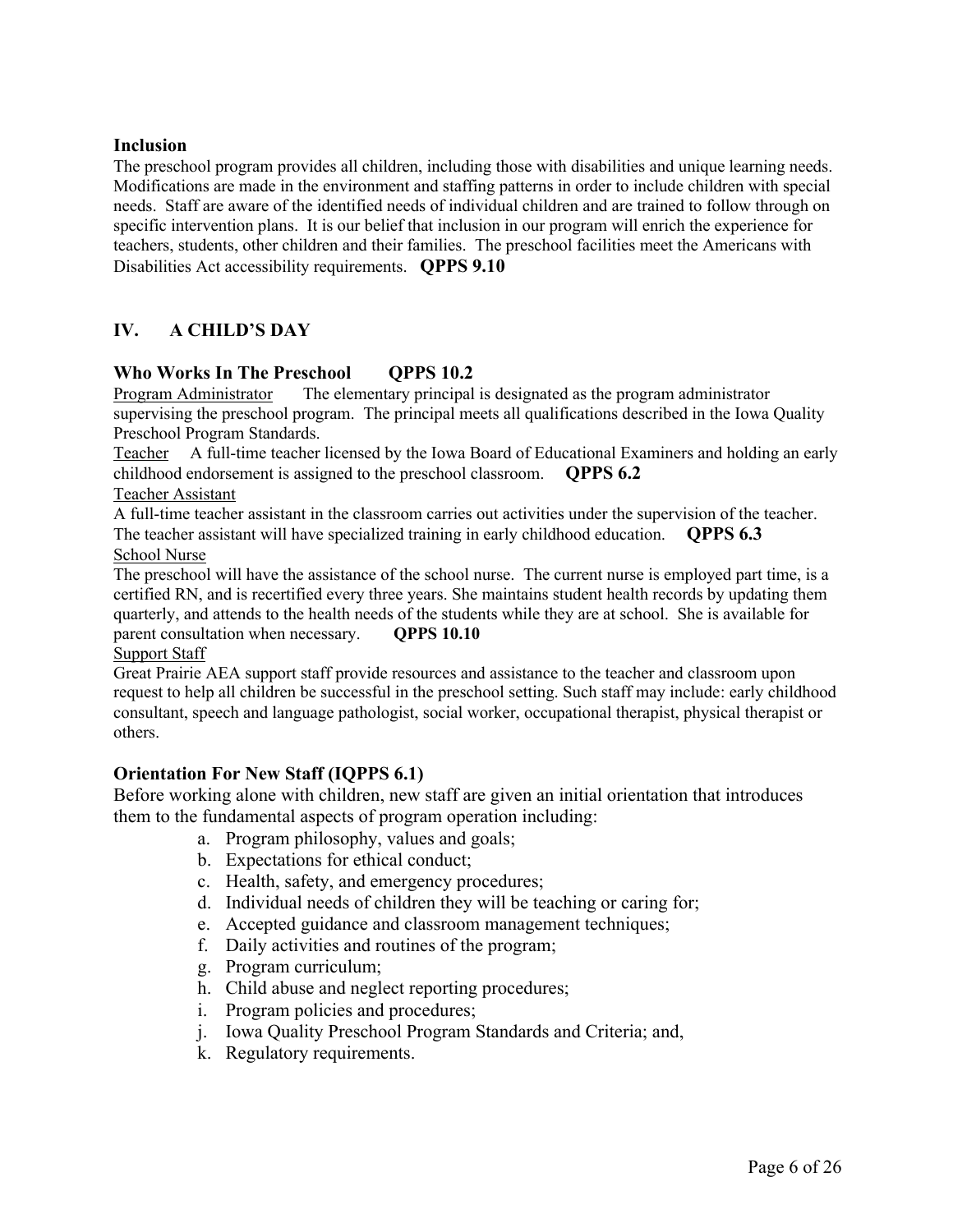# **Daily Activities**

A consistent daily schedule is planned to offer a balance of learning activities. Learning is both formal and informal. Play is planned for every day. Listening is balanced with talking, group activities with solitary time, indoors with outdoors, quiet play with noisy play. Your child will have the opportunity for the following types of activities every day:

| Large and Small Group Activities | Self-directed Play        | Snack                    |
|----------------------------------|---------------------------|--------------------------|
|                                  | <b>Story Time</b>         | Computers                |
|                                  | <b>Outdoor Activities</b> | Individual<br>Activities |

Each day, the children will have choice time among the different interest areas or centers. They will have the opportunity to self-select where they might like to play and work. Examples of interest areas are:

- 1. **Library –** Students have the opportunity to read and look at a variety of books independently or with peers.
- 2. **Technology –** the has access to media and technology
- 3. **Writing –** Students have access to a variety of writing utensils and materials
- 4. **Art –** Students may choose a variety of art materials to create individual works of art.
- 5. **Sensory Table –** Students can develop their senses and cognitive development through play in a sensory table. Items may include water, sand, snow, ice, rice, pasta ect. Materials are rotated on a regular basis.
- 6. **Blocks –** Students can build with different types of blocks and engage in imaginary play with items added to the block center.
- 7. **Manipulative –** Children will develop cognitive skills, such as counting, problem solving, categorizing and matching.
- 8. **Science –** Children will explore with a variety of science materials.

Monthly newsletters will be sent home to families informing them of the activities planned for each month in children's backpacks and electronically, if parents desire.

# **Curriculum QPPS 2.1**

Curriculum is a framework for learning opportunities and experiences. It is a process by which learners obtain knowledge and understanding, while developing life skills. It is continually revised and evaluated to make learning fun and exciting.

It is the policy of this district that the curriculum content and instructional materials utilized reflect the cultural and racial diversity present in the United States and the variety of careers, roles, and life styles open to women as well as men in our society. One of the objectives of the total curriculum and teaching strategies is to reduce stereotyping and to eliminate bias on the basis of sex, race, ethnic origin, religion, and physical disability. The curriculum should foster respect and appreciation for the cultural diversity found in our country and an awareness of the rights, duties, and responsibilities of each individual as a member of a multicultural nonsexist society. **QPPS 1.7**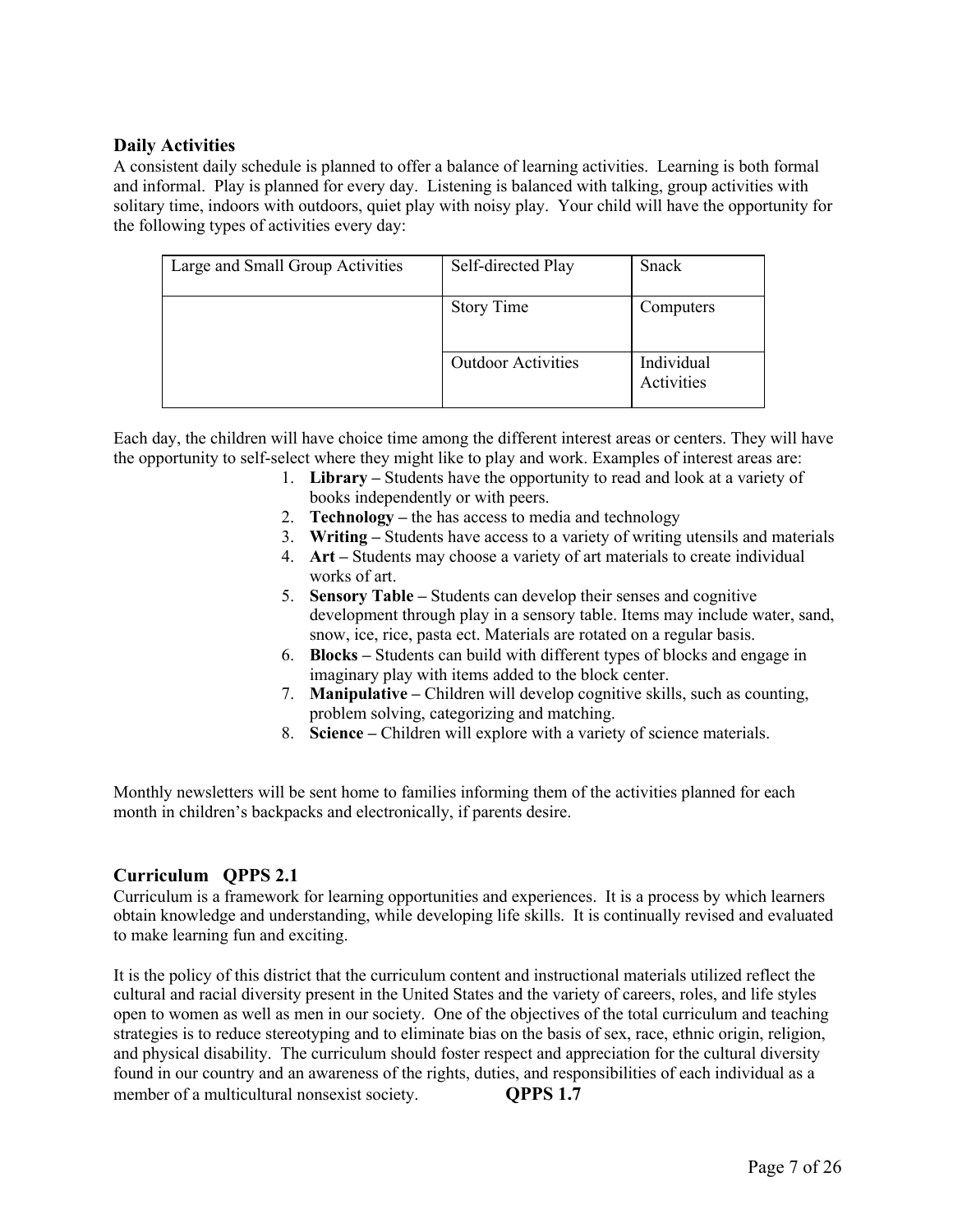The preschool program uses *Creative Curriculum,* a research and evidence based comprehensive curriculum designed for four-year-olds. It addresses all areas of early learning: language and literacy, math, science, physical skills, and social skills. It is based on thematic units familiar and meaningful to young children such as Homes and Families, Animals, Five Senses, Transportation, and the Farm. It provides children an opportunity to learn in a variety of ways - through play, problem solving, movement, art, music, drawing and writing, listening, and storytelling. Suggestions for modifications and adaptations are an integral part of the curriculum. **QPPS 2.1, 2.2**

# **Child Assessment QPPS 4.1, 4.2**

# *Guiding principles:*

It is the school district's belief that assessment of young children should be purposeful, developmentally appropriate, and take place in the natural setting by familiar adults. The results will be used for planning experiences for the children and to guide instruction. Assessment will never be used to label children or to include or exclude them from a program. A family's culture and a child's experiences outside the school setting are recognized as being an important piece of the child's growth and development. All results will be kept confidential, placed in each child's file, and stored in a secure filing cabinet.

Children are assessed in the following ways:

- Teaching Strategies GOLD an online-based assessment composed of observations of each child. This is done twice per year.
- Ongoing observations throughout the year
- Child samples and artifacts for portfolios and GOLD observations
- **•** Information shared by families and parents as families are encouraged to share observations about their child's abilities.
- **■** HATCH Ignite will be used daily as an informal assessment through the use of technology that will advance as their skills advance.

The information from the above is used in the following ways:

- To provide information about children's needs, interests, and abilities in order to plan developmentally appropriate experiences for them;
- § To provide information to parents about their children's developmental milestones;
- To indicate possible areas that requires additional assessment.

# **QPPS 7.3, 7.4**

Assessment information will be shared formally with families during Parent Teacher Conferences in the fall and spring. The preschool teacher will communicate weekly regarding children's activities and developmental milestones. Informal conferences are always welcome and can be requested at any time.

If, the teacher feels that there is a possible issue related to a developmental delay or other special need, she/he will communicate this to the family, sharing documentation of the concern. Suggestions for next steps may include the following, with the knowledge and consent of the parents:

- The teacher requests assistance from the AIMSS Team as an early intervention process. This team engages in problem identification, plan interventions, provide support, and make outside resources available to those individuals requesting assistance. The AIMSS team is available and functional for all students and teachers in the building.
- A request made to Great Prairie Area Education Agency for support and additional ideas or more formalized testing.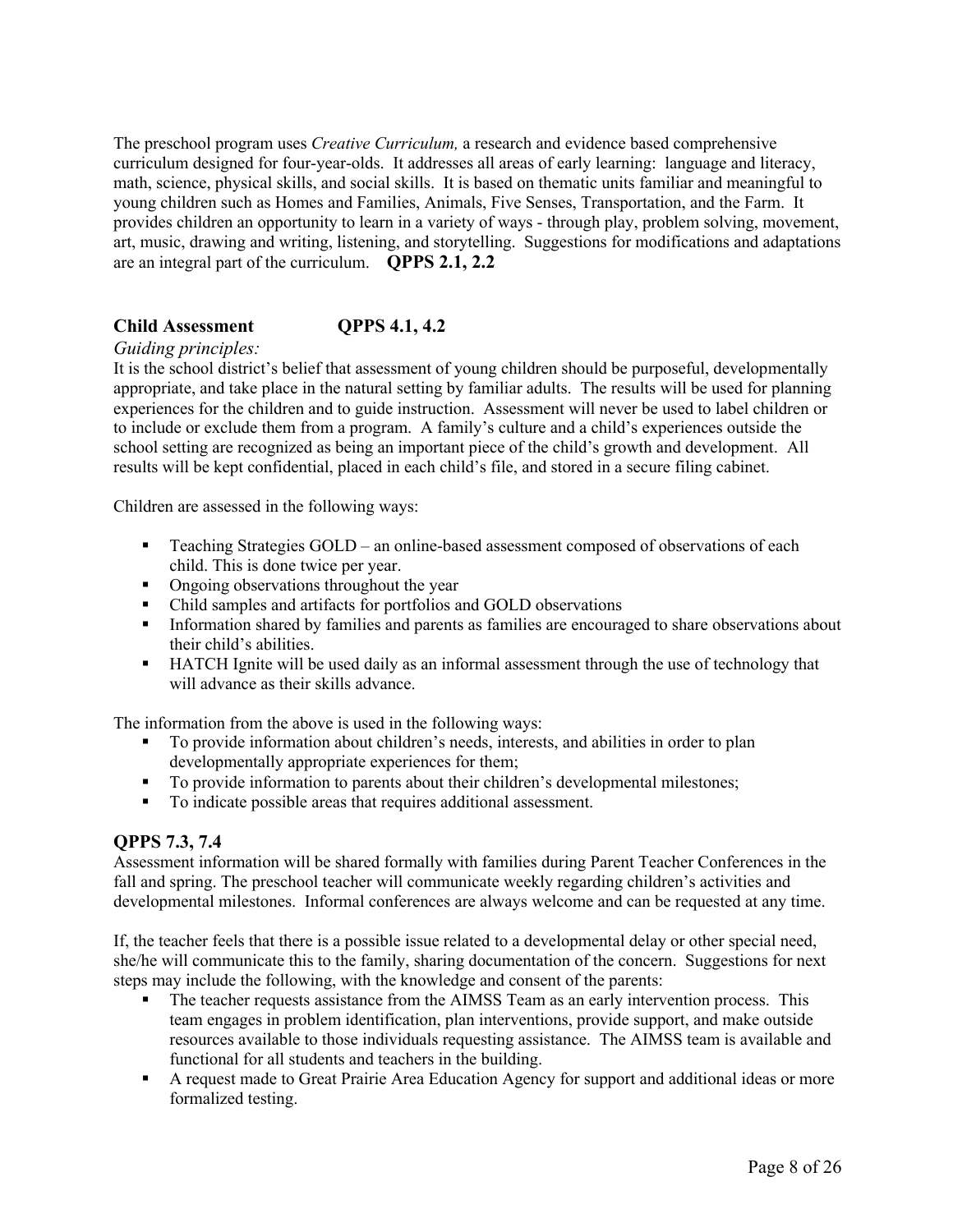If a child is determined to need special accommodations, those accommodations are included in the materials, environment, and lesson plans for that child. Examples include visuals for children with hearing impairments or language delays and behavior plans for children whose behavior does not respond to the typical strategies used by teaching staff in the classroom.

# **Program Assessment**

Tiny Tigers' Preschool implements the Iowa Quality Preschool Program Standards. We will receive a verification visit the 2012-13 school year to confirm we are meeting these standards. Administrators, families, staff, and other routinely participating adults will be involved annually in a program evaluation that measures progress toward the program's goals and objectives. The annual evaluation process includes gathering evidence on all areas of program functioning, including policies and procedures, program quality, children's progress and learning, family involvement and satisfaction, and community awareness and satisfaction. A report of the annual evaluation findings is shared with families, staff, and appropriate advisory and governance boards. The program uses this information to plan professional development and program quality-improvement activities as well as to improve operations and policies.

# **Supervision Policy QPPS 9.2**

Before children arrive at school, the preschool teacher will complete the following daily safety checklist indoor and outdoor:

- All safety plugs and electric outlets covered, heat/AC, water temperature, and toilets, etc. in working order.
- All cleaning supplies/poisons out of children reach and stored properly.
- Classroom and materials checked for cleanliness/broken parts, etc. including playground.
- Supplies checked first aid kit, latex gloves, soap, paper towels, etc.
- Daily monitoring of environment spills, sand, etc. Other serious problems reported to head custodian.
- Upon arrival, each child is observed by the teacher for signs of illness or injury that could affect the child's ability to participate in the daily activities.

No child will be left unsupervised while attending preschool. Staff will supervise primarily by sight. Supervision for short intervals by sound is permissible as long as teachers check every two to three minutes on children who are out-of-sight (ex. those who can use the toilet independently, who are in the library area, etc.)

# **Child Guidance and Discipline QPPS 1.9**

Teaching staff will equitably use positive guidance, redirection, planning ahead to prevent problems. They will encourage appropriate behavior through the use of consistent clear rules, and involving children in problem solving to foster the child's own ability to become self disciplined. Where the child understands words, discipline will be explained to the child before and at the time of any disciplinary action. Teaching staff will encourage children to respect other people, to be fair, respect other's property and learn to be responsible for their actions. Teaching staff will use discipline that is consistent, clear, and understandable to the child. They will help children learn to persist when frustrated, play cooperatively with other children, use language to communicate needs, and learn turn taking.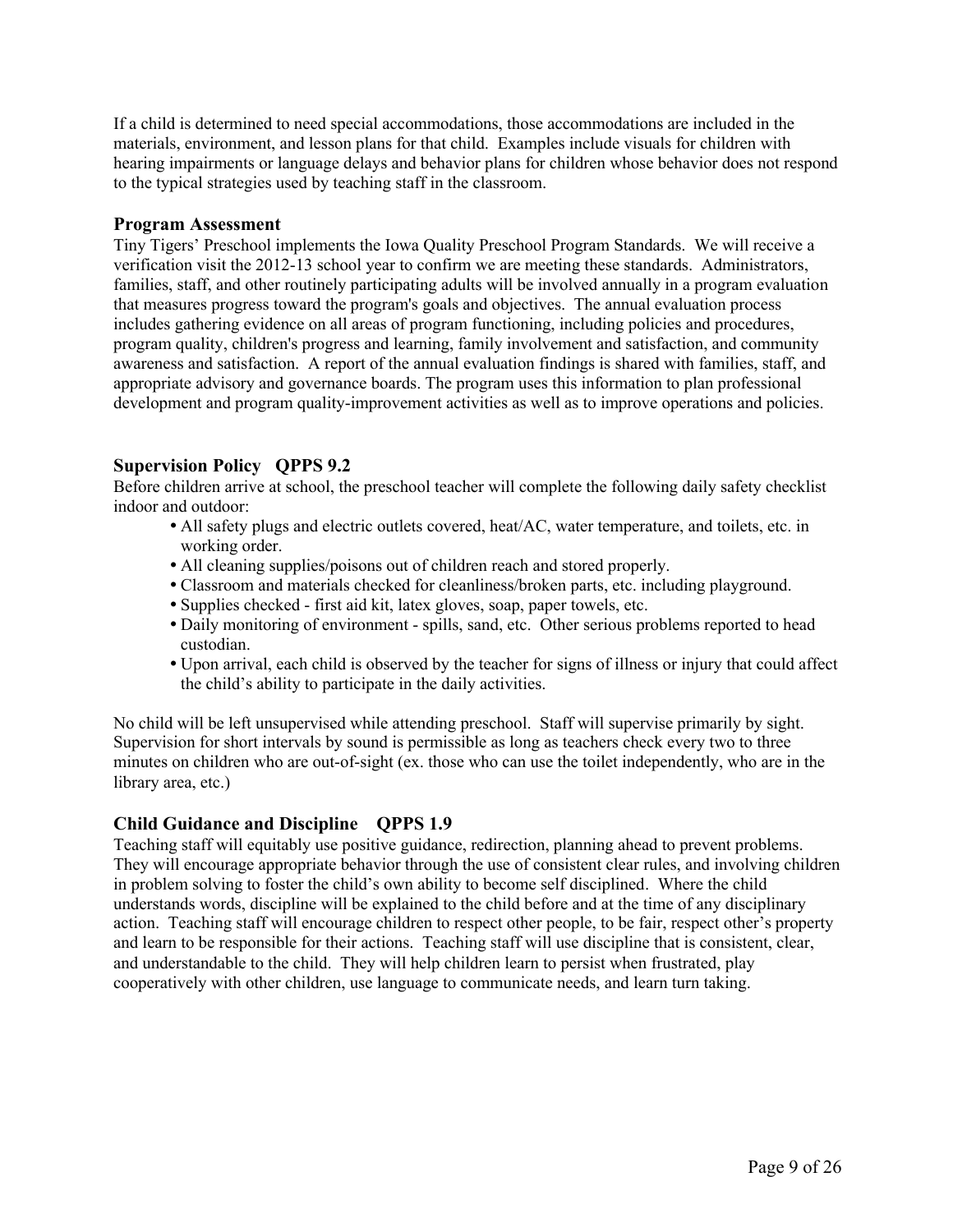# *Challenging Behavior* **QPPS 1.2, 1.8, 1.9**

The teaching staff in the preschool is highly trained, responsive, respectful, and purposeful. The teachers anticipate and take steps to prevent potential challenging behaviors. They evaluate and change their responses based on individual needs.

Teaching staff will guide children to develop self-control and orderly conduct in relationship to peers and adults. Children will be taught social, communication, and emotional regulation skills. If a child displays persistent, serious, and challenging behavior, the teaching staff, parents, and AEA support staff will work as a team to develop and implement an individualized plan that supports the child's inclusion and success.

Aggressive physical behavior toward staff or children is unacceptable. Teaching staff will intervene immediately when a child become physically aggressive to protect all of the children and encourage more acceptable behavior.

Teaching staff help children manage their behavior by guiding and supporting children to:

- Persist when frustrated
- Play cooperatively with other children
- Use language to communicate needs
- Learn turn talking
- Gain control of physical impulses
- Express negative emotions in ways that do not harm others or themselves
- Use problem-solving techniques
- Learn about self and others

Rather than focus on reducing the challenging behavior, teachers focus on…

- Teaching the child social, communication, and emotional regulation skills
- Using environmental modifications, activity modifications, adult or peer support, and other teaching strategies to support the child's appropriate behavior

# *Prohibited Practices*

The program does not, and will not, employ any of the following disciplinary procedures:

- 1. harsh or abusive tone of voice with the children nor make threats or derogatory remarks.
- 2. physical punishment, including spanking, hitting, shaking, or grabbing.
- 3. any punishment that would humiliate, frighten, or subject a child to neglect.
- 4. withhold nor threaten to withhold food as a form of discipline.

# **Water activities QPPS 5.7, 9.14**

We have a water table in the classroom for children to stand and play with their hands in the water. During water play children are involved in active experiences with science and math concepts. Children with sores on their hands are not allowed to participate with others in the water table to ensure that no infectious diseases are spread. Children are not allowed to drink the water during water play activities. When the activity period is complete, the water table is drained and refilled with fresh water before a new group of children comes to participate. Outdoor water play is limited to tubs and buckets or containers as well as the water table. We do not participate in swimming pool activities. Staff supervise all children by sight and sound in all areas with access to water in tubs, buckets, and water tables.

# **Snacks/Foods and Nutrition QPPS 5.9- 5.17**

Attitudes about food develop early in life. The food children eat affects their well-being, their physical growth, their ability to learn, and their overall behavior. We have an opportunity to help children learn about foods, to enjoy a variety of foods from their own culture and others, and to help them begin to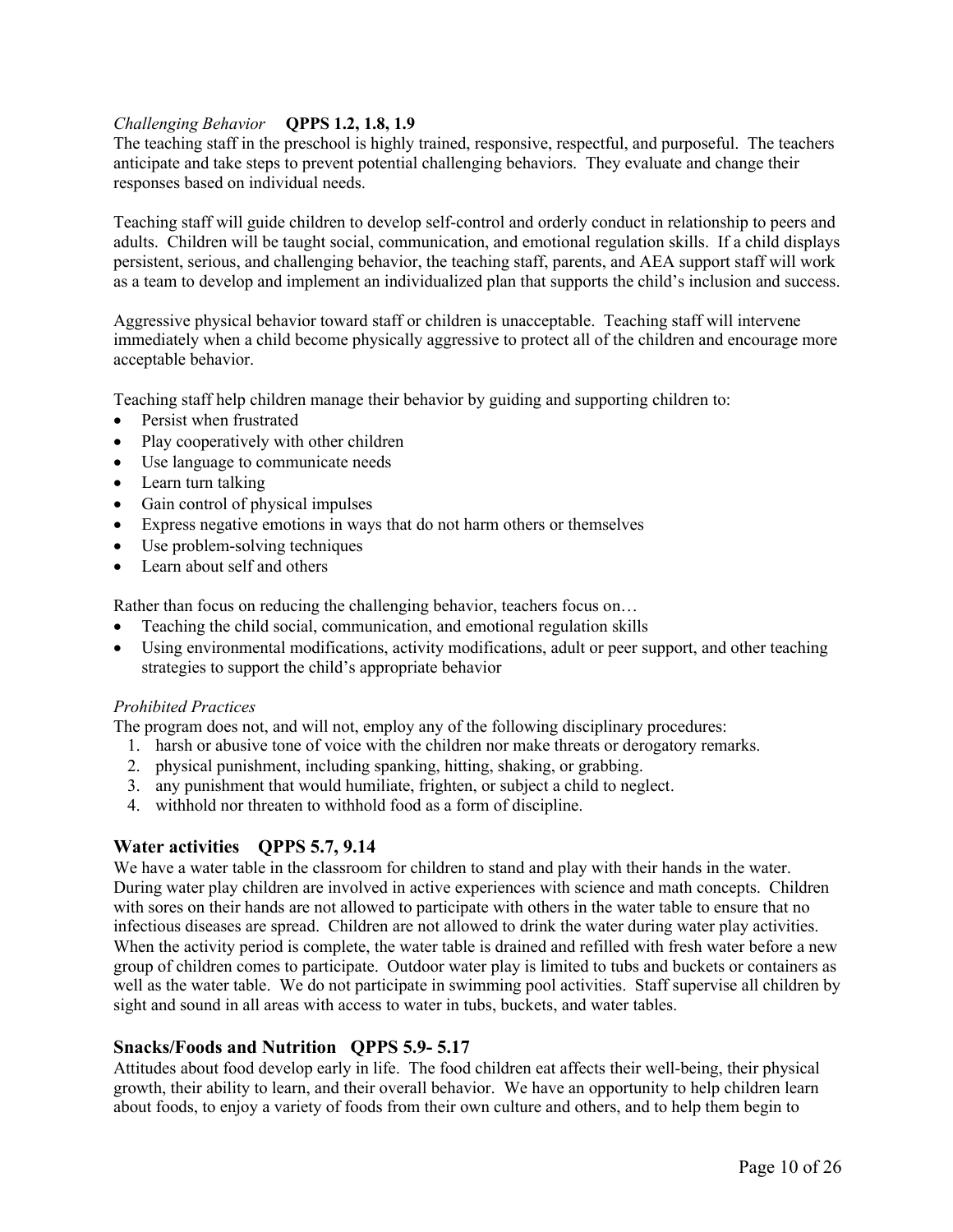appreciate that their bodies need to be strong, flexible, and healthy. Eating moderately, eating a variety of foods, and eating in a relaxed atmosphere are healthy habits for young children to form.

The preschool serves a wide variety of nutritional snacks, and encourages children to expand their tastes by at least trying a portion of the food offered.

All food is prepared, served, and stored in accordance with the U.S. Department of Agriculture Child and Adult Care Food Program (CACFP) guidelines. Clean, sanitary drinking water is made available to children throughout the day. Staff discards any foods with expired dates. Foods that are hotter than 110 degrees Fahrenheit are kept out of children's reach. Foods requiring refrigeration will be kept cold until served.

For each child with special health care needs, food allergies, or special nutrition needs, the child's health care provider should provide the program individualized care plan prepared in consultation with family members and specialist involved in the child's care. Children with food allergies shall be protected from contact with the problem food. With family consent, the program posts information about the child's allergies in the food preparation area and in areas of the facility the child uses to serve as a visual reminder to all adults who interact with the child during the day.

The school district does not use foods or beverages as rewards for academic performance or good behavior, and will not withhold food or beverages as a punishment, nor will teaching staff ever threaten to withhold food as a form of discipline.

# **Outside Play and Learning QPPS 5.4, 9.5-9.7**

We have daily opportunities for outdoor play as the weather permits and provided the weather air quality and environmental safety conditions do not pose a threat. This allows children the opportunity to develop their large muscle skills, get exercise, and be active. Sometimes we spend longer getting bundled up than we spend outside. We use the Child Care Weather Watch guidelines produced by Healthy Child Care Iowa to determine if the Wind Chill Factor or Heat Index is safe for outdoor play.

In cases when we cannot go outside (due to weather conditions) children are given the opportunity to use indoor equipment for similar activities inside and are supervised at the same level as outdoor equipment.

In order to make sure that your child can play comfortably outside it is important to dress him/her according to the weather. When it is cold outside, he/she needs a warm coat, mittens or gloves and a hat (labeled with your child's name). For the warmer days dressing your child lightly is just as important. For those in-between days dressing your child in layers is a practical idea.

There are areas on the playground for children to be in the shade and still be active.

Program staff will complete the National Program for Playground Safety's Suggested General Maintenance Checklist on a weekly basis.

# **Clothing**

Your child will be learning through creative, active play that can sometimes be messy. Your child should wear comfortable, washable clothing as well as rubber-soled and closed-toe shoes to school. While we encourage the use of paint smocks or shirts during art projects, we can't guarantee that spills or stains will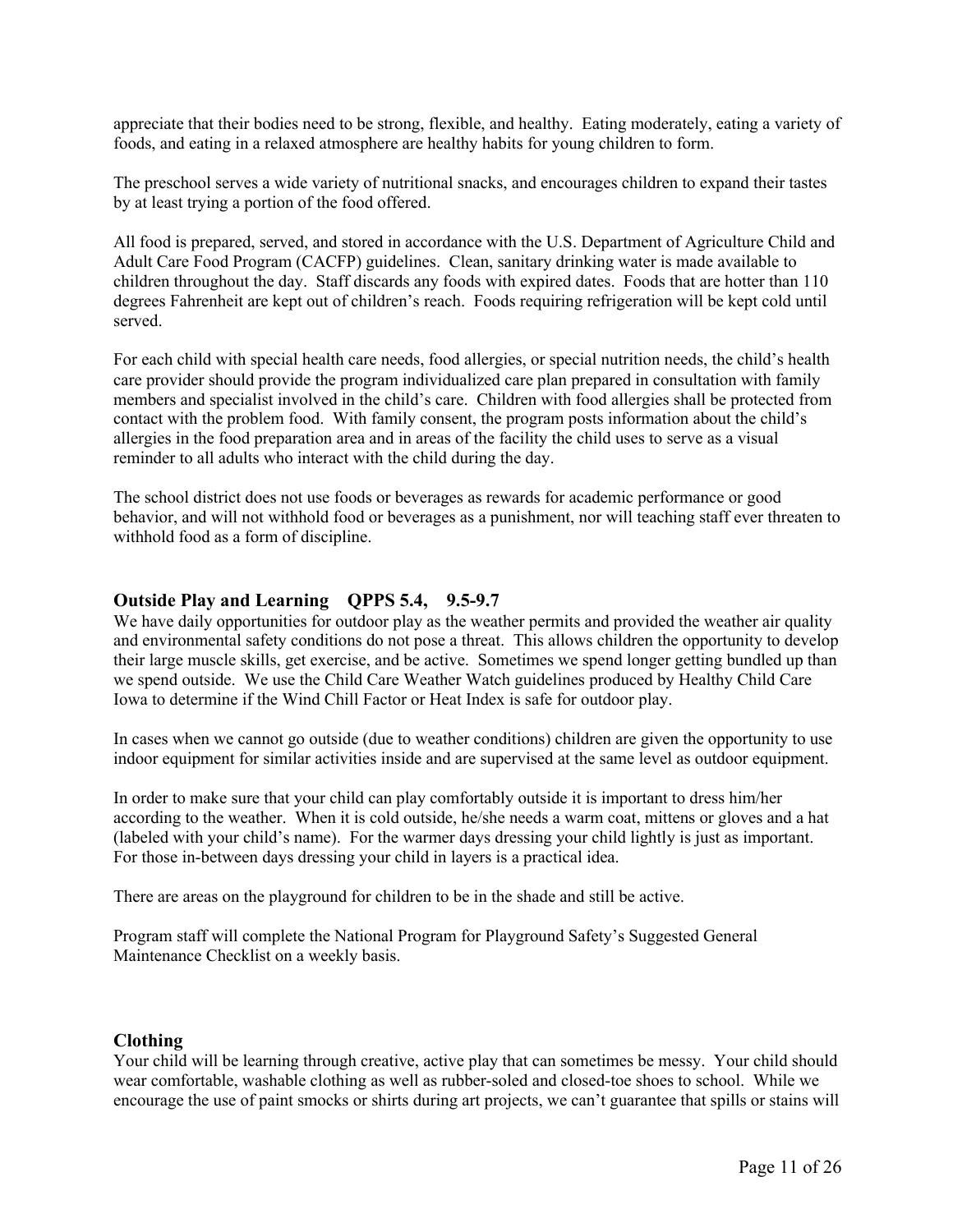not occur. Clothing should be free of words, graphics, or pictures that are profane, immoral, illegal, or disruptive in nature. All families are asked to provide an extra set of clothing for their child in case of an "accident" or messy play. Please clearly label the clothing with your child's name to reduce the possibility of mistakes.

# **Toilet Learning QPPS 5.5**

For children who are unable to use the toilet consistently, the program makes sure that:

- a) For children who require cloth diapers, the diaper has an absorbent inner liner completely contained within an outer covering made of waterproof material that prevents the escape of feces and urine. Both the diaper and outer covering are changed as a unit.
- b) Cloth diapers and clothing that are soiled by urine or feces are immediately placed in a plastic bag (without rinsing or avoidable handling) and sent home that day for laundering.

Staff check children for signs that diapers or pull-ups are wet or contain feces

- c) At least every two hours when children are awake and
- d) When children are awaken
- e) Diapers are changed when wet or soiled
- f) Staff change children's diapers or soiled underwear in the designated changing area and not elsewhere in the facility
- g) Each changing area is separated by a partial wall or at least three feet from other areas that children use and is used exclusively for one designated group of children.
- h) At all times, caregivers have a hand on the child when being changed on and elevated surface.

In the changing area, staff

- i) Post changing procedures and
- j) Follow changing procedures
- k) These procedures are used to evaluate teaching staff who change diapers
- l) Surfaces used for changing and on which changing materials are placed are not used for other purposes, including temporary placement of other objects, and especially not for any object involved with food or feeding
- m) Containers that hold soiled diapers and diapering materials have a lid that opens and closes tightly using a hands-free device (e.g., a step can)
- n) Containers are kept closed and
- o) Are not accessible to children
- p) Staff members whose primary function is preparing food do not change diapers until their food preparation duties are completed for the day.

All families are asked to provide an extra set of clothing (kept in the child's bag) in case of an "accident" or messy play.

#### **Objects From Home**

Because the preschool program provides ample toys and learning materials for your child, we ask that you limit toys brought from home. We ask that it is small enough to fit inside his/her backpack or cubby. Please do not allow children to bring gum, candy, money, or toy guns to school. The program cannot be responsible for lost or broken toys brought from home.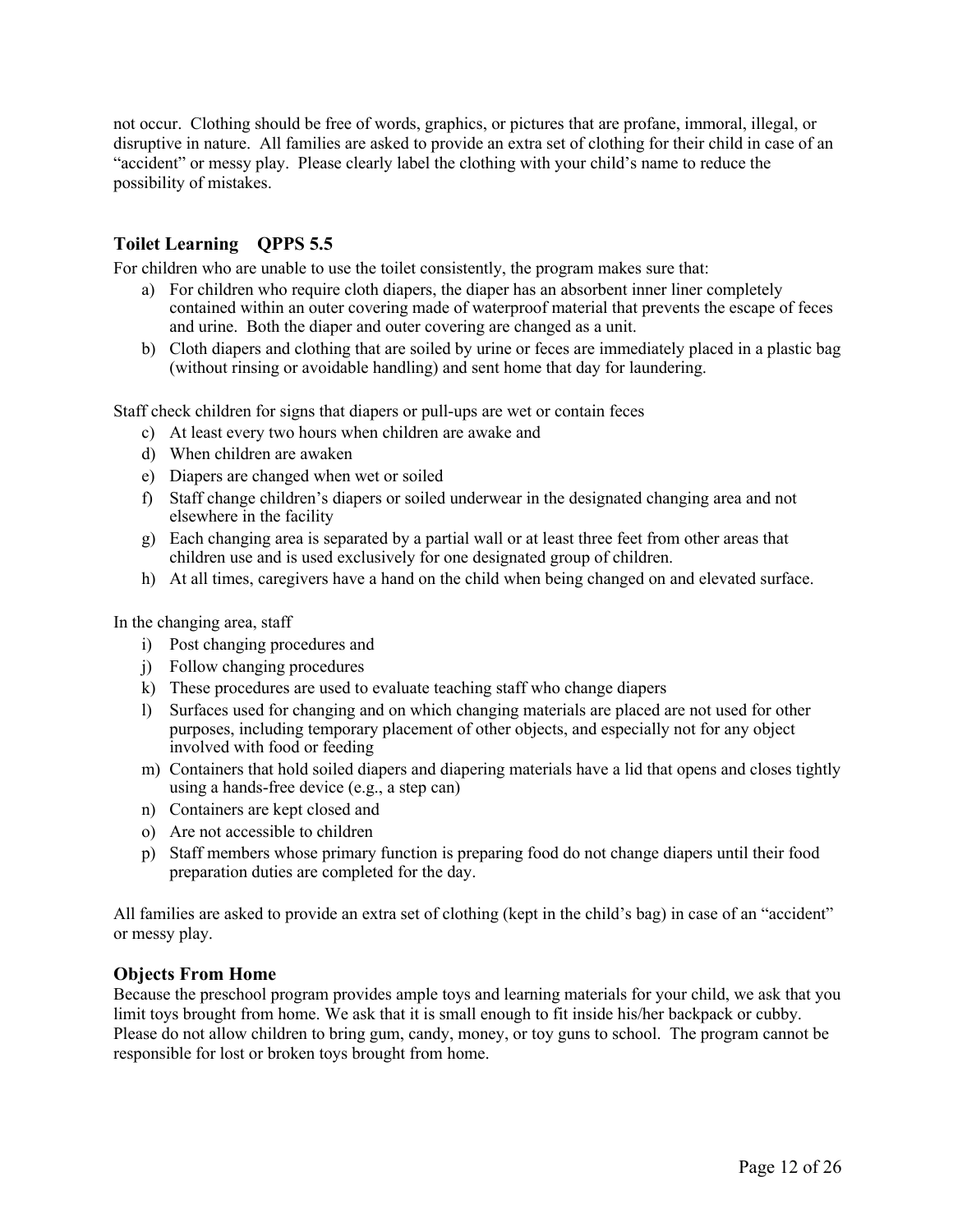# **Weapon Policy**

No student shall carry, have in his or her possession, store, keep, leave, place or put into the possession of another student any real weapon or a look-alike weapon on any school premises, in any school vehicle or any vehicle used by the school or for school purposes, in any school building or other buildings or premises used for school functions, whether or not any person is endangered by such actions. "Lookalike weapon" means any item that resembles or appears to be a weapon. *A zero tolerance policy on dangerous weapons (real or toy) is in effect; i.e., gun, squirt guns, water rifles or pistols, slingshots, toy guns, toy grenades and other similar items knives, etc. Violation may result in a student suspension/expulsion.*

# **Birthdays QPPS 5.10**

Birthdays are an important and significant event in the life of a child. They afford the opportunity for children to be given special recognition. Accordingly, students who wish to bring treats for the class on their birthday may do so. Food that comes from home for sharing among the children must be either whole fruits or commercially prepared packaged foods in factory-sealed containers. The teacher will provide families a list of foods meeting the USDA's Child and Adult Care Food Program guidelines. Those who have summer birthdays are welcome to choose a school day to celebrate with their class. Invitations to parties outside of school that do not include the entire class will not be distributed at school.

# **V. COMMUNICATION WITH FAMILIES QPPS 1.1, 7.4**

# **Open Door Policy**

Parents and legal guardians are always welcome to visit the preschool classroom. As a safety feature, all parents and visitors will check in at the elementary school office. Visitors are asked to please refrain from bringing babies and toddlers to school as young children may disrupt class sessions. Photo identification will be required for a to send to send written notes with important information. Teaching staff will send home regular newsletters and parent notes. Parents are encouraged to maintain regular, ongoing two-way communication with teaching staff in a manner that best meets their needs – email, in person, notes, Remind texts or phone calls.

# **Arrival and Departure of Children QPPS 10.9**

All motor vehicle transportation provided by parents, legal guardians or others designated by parents or legal guardians will include the use of age-appropriate, and size-appropriate seat restraints.

When bringing your child to school, we ask that you park your car in the parking lot and turn off the engine before entering the building. Please hold your child's hand as you enter the building to decrease the possibility of an accident. Parents or legal guardians must either accompany children to the school door at the beginning of the day and leave their child in the care of one of the teaching staff. No child will be permitted to leave the building without an adult.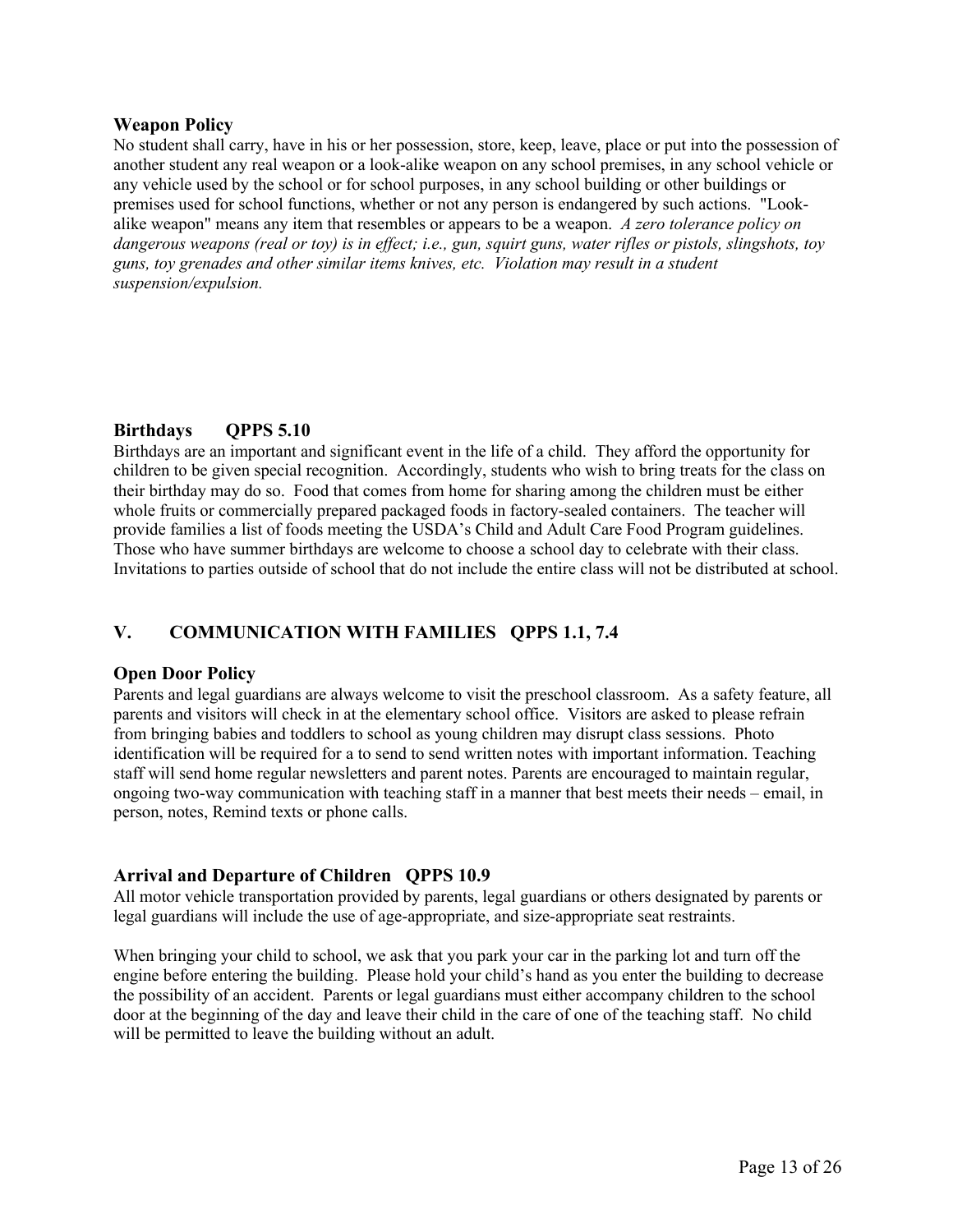Other than parents or legal guardian, only persons with prior written authorization (Parent Consent Form) will be allowed to pick up a child from the school. Anyone who is unfamiliar to teaching staff, including authorized individuals, will be asked to present photo identification before a child is released to them.

In the interest of students' safety, parents/guardians/authorized individuals are requested to report directly to the office when picking up their child rather than going to the child's classroom.

When all children have arrived, teaching staff will walk the children to the classroom where the preschool teacher will record attendance for the day. Throughout the day each time children transition from one location to another, ex. classroom to outdoor, the teacher will be responsible for counting the number of children whenever leaving one area and when arriving at another to confirm the safe whereabouts of every child at all times.

# **Field Trips**

An important learning opportunity can take place in the form of a field trip that is relevant and reinforces what has been taught in the classroom. The Morning Sun Elementary school buses are used for these field trips. Parents will be informed of each field trip through a newsletter and signs posted in the classroom well in advance. A parent or legal guardian must sign an informed consent form for trips for each child before each trip. Adult family members are asked to volunteer to go on these trips to provide increased supervision and adult/child ratios. **PLEASE NOTE: WE ASK THAT SIBLINGS DO NOT ACCOMPANY THE FIELD TRIP. MAKE THIS A SPECIAL DAY FOR YOU AND YOUR PRESCHOOL STUDENT!** A notice posting the dates, time of departure, time of return, and the destination location will be posted prominently at least 48 hours before the field trip. Each child will be assigned to an adult for every part of the trip.

During the field trip, all children will wear identifying information that, for children, gives the program name and phone number. A first aid kit, emergency contact information, and emergency transport authorization information for the children in the group will be taken on all trips. Children will be counted often while on a field trip. Children may only use a public restroom if they are accompanied by a staff member. Children will never be left alone in a vehicle or unsupervised by an adult.

# **Attendance**

Students who are enrolled for classes in the Tiny Tigers' Preschool are expected to be in school for the full session and are expected to be punctual in their arrival and departure. Please call the elementary office or the classroom phone with the reason for an absence by the time of class. You may also email the teacher for your convenience.

# **Ethics and Confidentiality**

Staff follow an important code of ethics to guide their involvement with children and families. It is essential to protect the confidentiality of all information concerning children and their families. Maintaining a professional attitude includes being responsive to the needs of children and their families while balancing the need for confidentiality. Children are people who deserve respect. One way we demonstrate this respect is to refrain from talking about the children in their presence unless the child is part of the conversation and to refrain from labeling a child negatively or positively. No information about any particular child shall be shared with another child's parent. We continually strive to model such qualities as patience, tolerance, cooperation, acceptance, understanding of others, and enthusiasm for children as well as for other adults.

# **Children's Records**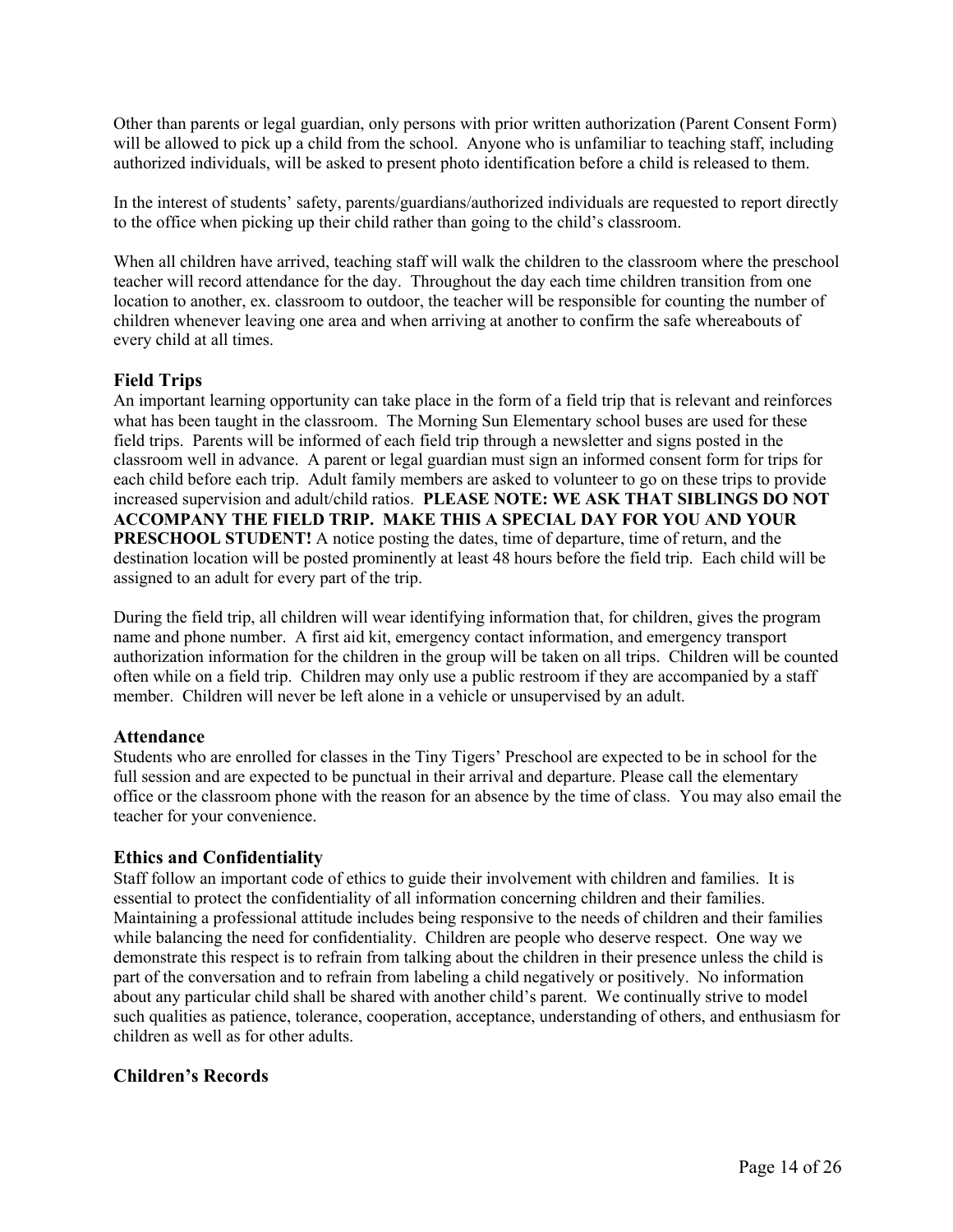Student records containing personally identifiable information, except for directory information, are confidential. Only persons, including employees, who have a legitimate educational interest are allowed to access a student's records without the parent's permission. Parents may access, request amendments to, and copy their child's records during regular office hours. Parents may also file a complaint with the United States Department of Education if they feel their rights regarding their child's records have been violated. For a complete copy of the school district's policy on student records or the procedure for filing a complaint, contact the board secretary in the elementary school administration office.

Parents or guardians will be asked to sign a release of information form should they or the school request information be shared with another agency, stating to whom the information is to be released, the reason or purpose for the release of information, when it expires, and ways the parents can withdraw permission if they choose to do so.

# **Preschool Advisory Committee QPPS 7.2**

The Tiny Tigers' Preschool has a preschool advisory committee composed of parents, school staff and other community members interested in the preschool program. This group meets twice a year to provide feedback on services that meet children and family needs. They also serve as a sounding board for new ideas and services. Please let the preschool teacher know if you are interested in being part of the Preschool Advisory Committee.

# **Grievance Policy QPPS 7.5**

Open and honest communication between families and the preschool program is an essential component of a high, quality early childhood program. We want you to be confident that your child is being well cared for and is having a quality experience. If there is ever a time you have a concern regarding your child, we want to encourage you to address your concern to your child's teacher. If additional help is needed, either party may ask for the assistance from the Elementary Principal/Superintendent, Mr. Doug Graber.

If you have a concern regarding some aspect of the program or policy, please contact the Elementary Principal who is the program administrator for the preschool.

As part of our program assessment, in the spring of each year, we also provide you with a family questionnaire to evaluate our program. This information helps us to assess how the program is meeting the needs of families and children, as well as to identify strengths and weaknesses.

# **VI. FAMILY INVOLVEMENT QPPS 7.1, 7.2**

Tiny Tigers' Preschool encourages families to be very involved in their child's education by observing their children during the day when possible and meeting with staff. Family members are welcome to visit at any time during class sessions.

Teachers and administrators use a variety of formal and informal ways to become acquainted with and learn from families about their family structure and their preferred means of child-rearing practices and communication; and information about their socioeconomic, linguistic, racial, religious, and cultural backgrounds as they wish to share. Families are surveyed in enrollment paperwork regarding their family, beliefs, and preferences. Home visits are conducted at the beginning of the school year. Program staff communicate with families on at least a monthly basis regarding children's activities and developmental milestones, shared care-giving issues, and other information that affects the well-being of their children. Family teacher conferences are held in both the fall and spring semesters, as well as when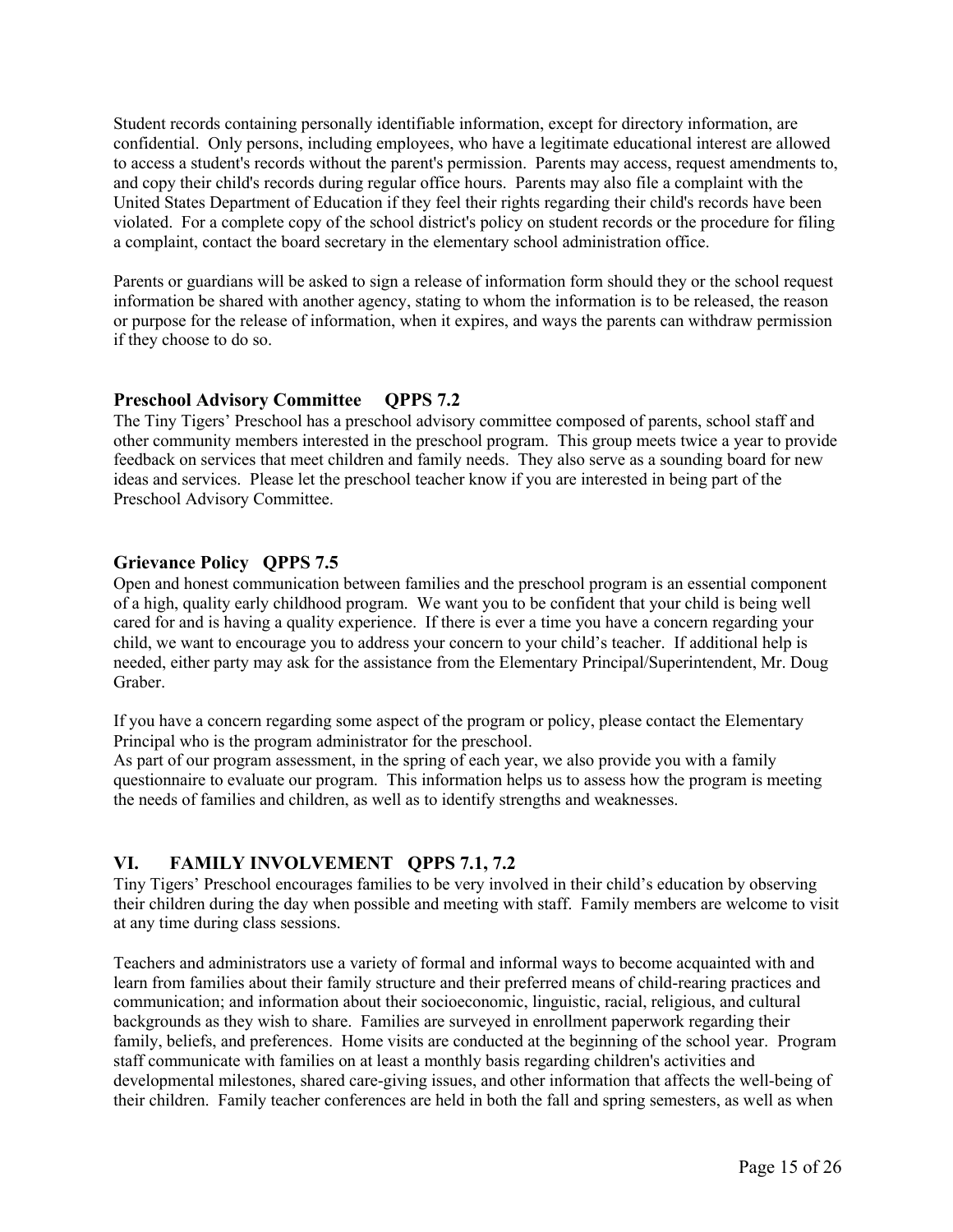either party requests. At least one Family Night is held during the year.

Tiny Tigers' Preschool values the time spent talking and interacting with families and developing strong, reciprocal relationships. As the teacher learns from the families' expertise regarding their child's interests, approaches to learning, and developmental needs, goals for your child's growth and development can be incorporated into ongoing classroom planning. Families are encouraged to share any concerns, preferences or questions with the preschool teacher or administration at any time.

Although in-person daily contact cannot be replaced, preschool staff also rely on notes home, emails, phone calls, and newsletters as alternatives means to establish and maintain open, two-way communication.

Tiny Tigers' Preschool invites you to become involved in one or all of the following ways, and welcomes other ideas as well.

- 1. Support your child's daily transition to school by sharing information about your child's interests and abilities. Keeping the teacher informed of changes and events that might affect your child allows the teacher to be more responsive to your child's needs.
- 2. Attend family meetings.
- 3. Return all forms, questionnaires and so on promptly.
- 4. Attend Family/Teacher conferences in the Fall and Spring semesters.
- 5. Check your child's backpack each day.
- 6. Participate in field trip activities.
- 7. Share some of your talents in your child's class through activities such as: reading or storytelling, cooking, art, music, sewing, crafts, hobbies, your profession, or artifacts from trips you have taken.
- 8. Share any of your families' cultural traditions, celebrations, or customs.
- 9. Help prepare snack and enjoy it with your child.
- 10. Read all the material sent home with your child.
- 11. Come to play.
- 12. Help with special events. Helping takes many different forms such as preparation of materials at home, making telephone calls, preparing or posting flyers, recruiting other volunteers, collecting donations or prizes, run errands, photography, setup before the event, or clean afterwards.
- 13. Serve on the Preschool Advisory Committee.
- 14. Add to the monthly newsletter or organize it.

It is the policy of the Morning Sun Community School District not to discriminate on the basis of race, national origin, creed, age, marital status, or physical disability in its education programs, activities, or employment policies as required by Title VI or VIII of the 1964 Civil Rights Act, Title IX of the 1972 Education Amendments, and the Federal Rehabilitation Act of 1973.

The school district will, to the extent possible, provide full opportunities for meaningful participation of the families with children with limited English proficiency, families with children with disabilities, including providing information and school reports in an understandable and uniform format including alternative formats on request, and, to the extent possible, in a language families understand.

The school district believes that families should be supported in making decisions about services that their children may need. The teaching staff will provide information to families about available community resources and assist as requested in helping the family make connections.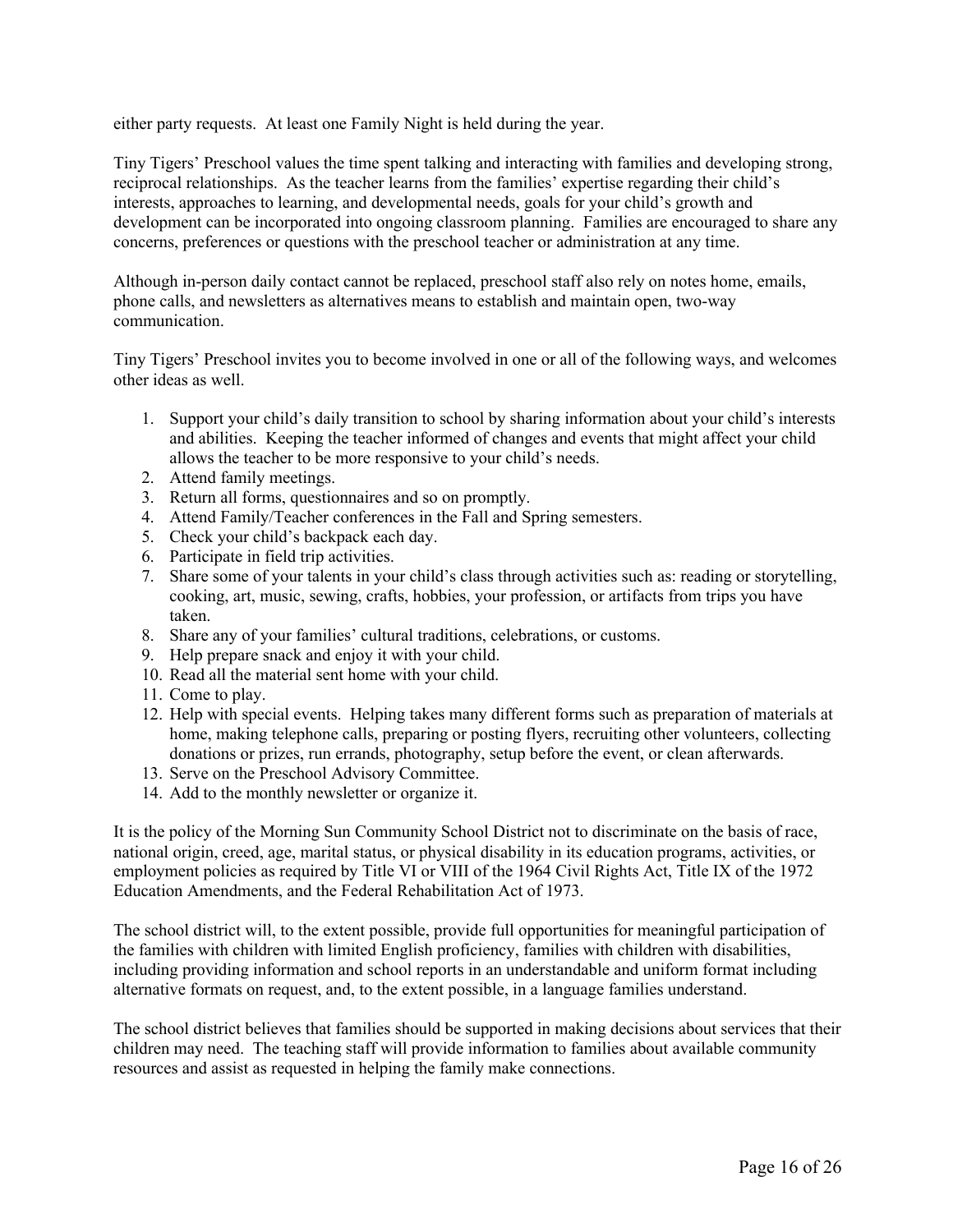# **Home Visits**

Home visits are made during the first month of school. This is an opportunity for the preschool teacher to get to know you, your child, and your family and for you to begin to create a partnership between home and school in order to best meet your child's needs. This is a great time for you to share what makes your family unique, how you prefer to communicate with the teacher, and share your knowledge about your child's interests, approaches to learning, and developmental needs. You can help the teacher understand what your goals are for your child and whether you have any concerns you'd like addressed. Parents are encouraged to share these preferences, concerns, and questions at any time with either the classroom teacher or administrator.

# **Family Teacher Conferences**

The preschool program will have formal family teacher conferences at the same time as the elementary school - fall and spring. The teacher will send home a sheet before the conference asking you to consider what new skills you see your child developing at home or in the community, what you'd like more information about regarding the classroom, and whether you have new or different goals for your child. During the conference the teacher will share results of classroom assessments and samples of your child's work. Together you can make a plan to continue to encourage your child's growth and development.

# **Family Night**

Family night is an opportunity for you and your family to come to school to participate in fun as well as educational activities. With help from family volunteers, the night will be planned to meet the needs of the children and families in the classroom.

# **Transitions QPPS 7.7**

Home-school connections are crucial to the transition to kindergarten or any other program, such as special education. The child's family provides the consistency and continuity necessary for a young child to be successful. Making a change from one program to another can sometimes be difficult for a young child whether the transition is within the same building or in another location. Teaching staff will partner with the family to make the transition as smooth as possible by connecting family members with the next program's staff.

# **VII. HEALTH AND SAFETY**

Tiny Tigers' Preschool is committed to promoting wellness and to safeguard the health and safety of children and adults who participate in our program. In order to provide a safe and secure environment for every child and adult, we follow guidelines required by the Quality Preschool Program Standards, regulatory agencies and pediatric authorities in the field.

# **Health and Immunization Certificates QPPS 5.1**

Before your child begins the program, health records that document the dates of service shall be submitted that show the child is current for routine screening tests and immunizations according to the schedule recommended and published by the American Academy of Pediatrics.

When a child is overdue for any routine health services, parents, legal guardians, or both provide evidence of an appointment for those services before the child's entry into the program and as a condition of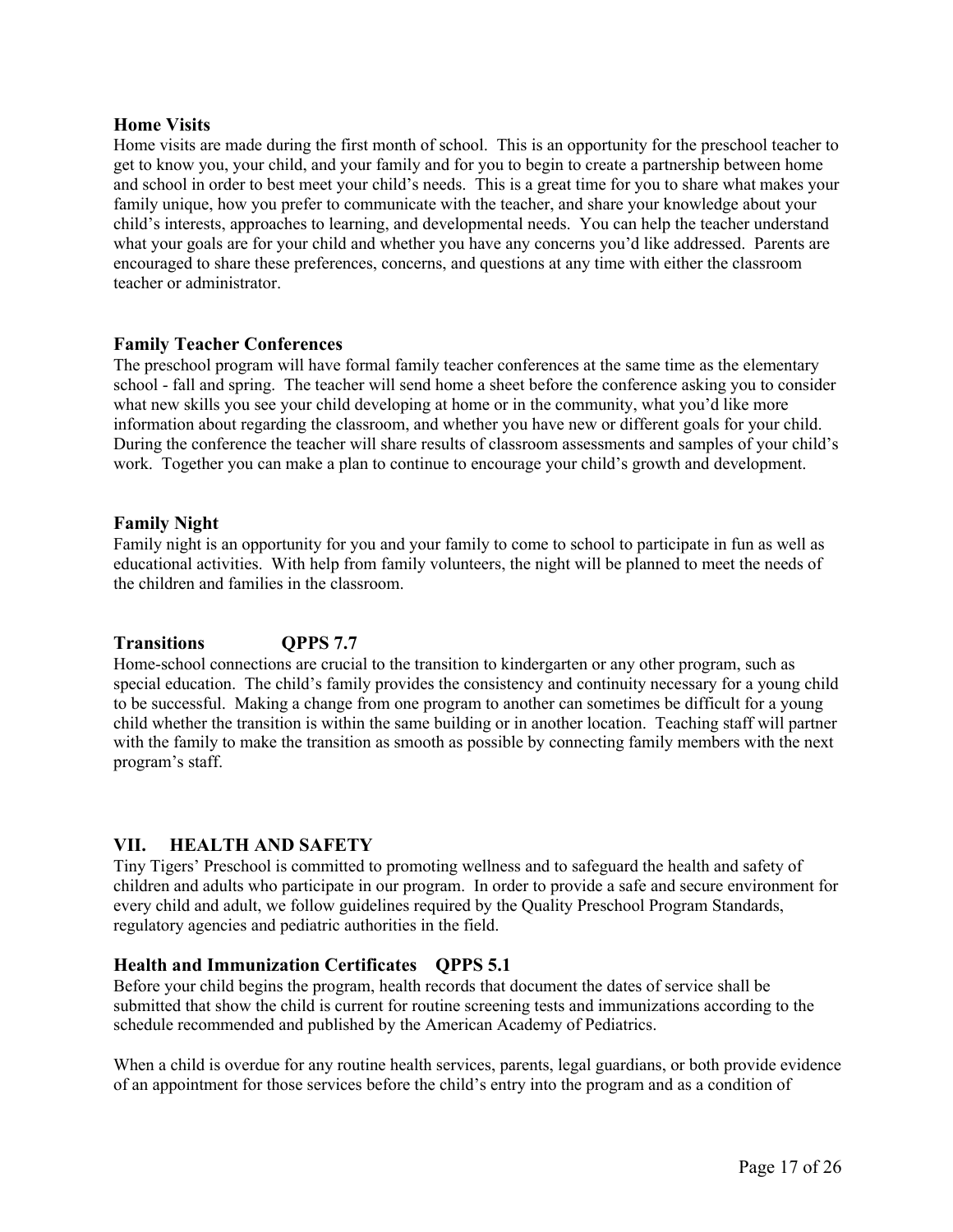remaining enrolled in the program, except for immunization for which parents are using religious exemption.

# **Health and Safety Records**

Health and safety information collected from families will be maintained on file for each child in the school nurse's office. Files are kept current by updating as needed, but at least quarterly. The content of the file is confidential, but is immediately available to administrators or teaching staff who have consent from a parent or legal guardian for access to records; the child's parent or legal guardian; and regulatory authorities, upon request. **QPPS 10.8**

#### Child Health and Safety Records will include: **QPPS 5.1**

- 1. Current information about any health insurance coverage required for treatment in an emergency;
- 2. Results of health examination, showing up-to-date immunizations and screening tests with an indication of normal or abnormal results and any follow-up required for abnormal results;
- 3. Current emergency contact information for each child, that is kept up to date by a specified method during the year;
- 4. Names of individuals authorized by the family to have access to health information about the child;
- 5. Instructions for any of the child's special health needs such as allergies or chronic illness (e.g., asthma, hearing or vision impairments, feeding needs, neuromuscular conditions, urinary or other ongoing health problems, seizures, diabetes);
- 6. Supporting evidence for cases in which a child is under-immunized because of a medical condition (documented by a licensed health professional) or the family's beliefs. Staff implement a plan to exclude the child promptly if a vaccine-preventable disease to which children are susceptible occurs in the program.

# **General Health and Safety Guidelines**

- All staff must be alert to the health of each child, known allergies, or special medical conditions.
- Under the supervision of the preschool teacher, all stuff must be alert to the whereabouts of all children. Systems are in place for accounting for children at regular intervals, especially during periods of transition.
- § All staff are to follow proper procedures for hand washing, using disinfectant, and following universal precautions to prevent infections.
- All staff are familiar with evacuation routes and procedures.
- All teaching staff complete "Occupational Exposure to Bloodborne Pathogens" annually.
- § At least one staff member who has a certificate of satisfactory completion of pediatric firstaid training, including managing a blocked airway and providing rescue breathing for infants and children, is always present with each group of children. When a child in the group has a special health condition that might require CPR, one staff person who has successfully completed training in CPR is present in the program at all times. **QPPS 5.2**

# **Illness Policy and Exclusion of Sick Children QPPS 5.3**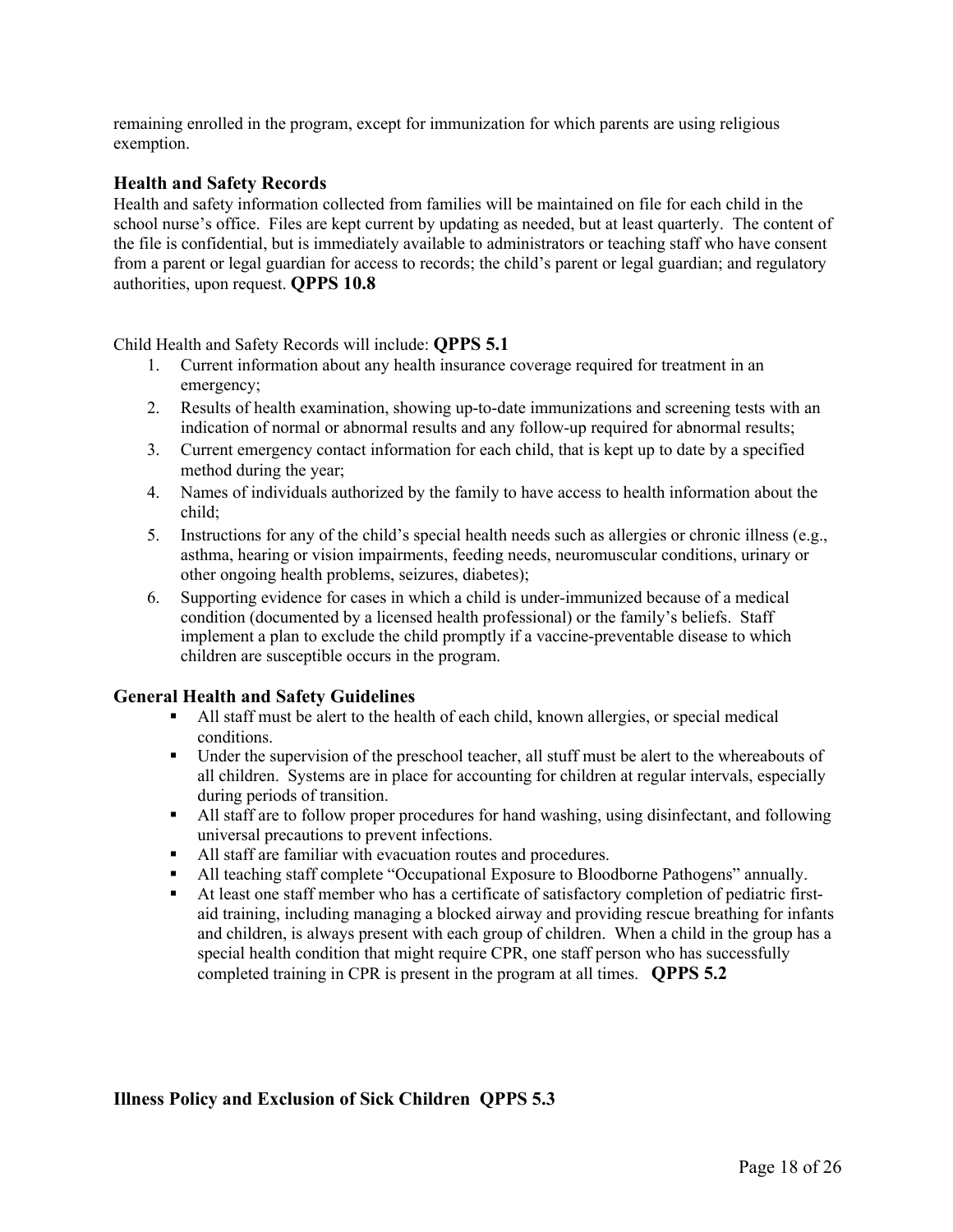For the health and safety of all the children, it is mandatory that sick children not be brought to school. If your child has any of the following symptoms during the night, he or she will not be admitted the following morning for the safety of the other children.

- fever greater than 100 degrees F
- vomiting
- diarrhea
- pink eyes with drainage
- cough with congestion and excessive nasal discharge

The center's established policy for an ill child's return:

- Fever free for 24 hours
- Chicken pox: one week after onset (or when lesions are crusted)
- Strep: 24 hours after initial medication
- Vomiting/Diarrhea: 24 hours after last episode
- Conjunctivitis: 24 hours after initial medication or when without drainage

Upon arrival at school, each child is observed by teaching staff for signs of illness or injury that could affect the child's ability to participate comfortably in the daily activities. Children will be excluded when a child is not able to participate comfortably; if the illness requires more care than staff are able to provide without compromising the needs of the other children in the group; or if keeping the child at school poses an increased risk to the child or to other children or adults with whom the child will come in contact.

When a child develops signs of an illness during their day at preschool, parents, legal guardians, or other person authorized by the parent will be notified immediately to pick up the child. For this reason, please be sure that we have **current**, **accurate phone numbers** for you, your authorized emergency contact person and your child's pediatrician. In the meantime, we will provide the child a place to rest until the parent, legal guardian or designated person arrives under the supervision of someone familiar with the child. If the child is suspected of having a contagious disease, then until she or he can be picked up, the child is located where new individuals will not be exposed.

# **Reporting Communicable Diseases QPPS 5.3**

Staff and teachers provide information to families verbally and in writing about any unusual level or type of communicable disease to which their child was exposed, signs and symptoms of the disease, mode of transmission, period of communicability, and control measures that are being implemented at the program and that the families should implement at home. The program has documentation that it has cooperative arrangements with local health authorities and has, at least annually, made contact with those authorities to keep current on relevant health information and to arrange for obtaining advice when outbreaks of communicable disease occur.

# **Medication Policies and Procedures QPPS 5.8**

**Policy:** The school will administer medication to children with written approval of the parent and an order from a health provider for a specific child. Because administration of medication in the school is a safety hazard, medication administration will be limited to situations where an agreement to give medicine outside preschool hours cannot be made. Whenever possible, the first dose of medication should be given at home to see if the child has any type of reaction.

*Procedure:* The school nurse coordinates and/or administers medication during school hours only if the parent or legal guardian has provided written consent and the medication is available in an original labeled prescription or manufacturer's container that is child-resistant. Any other person who would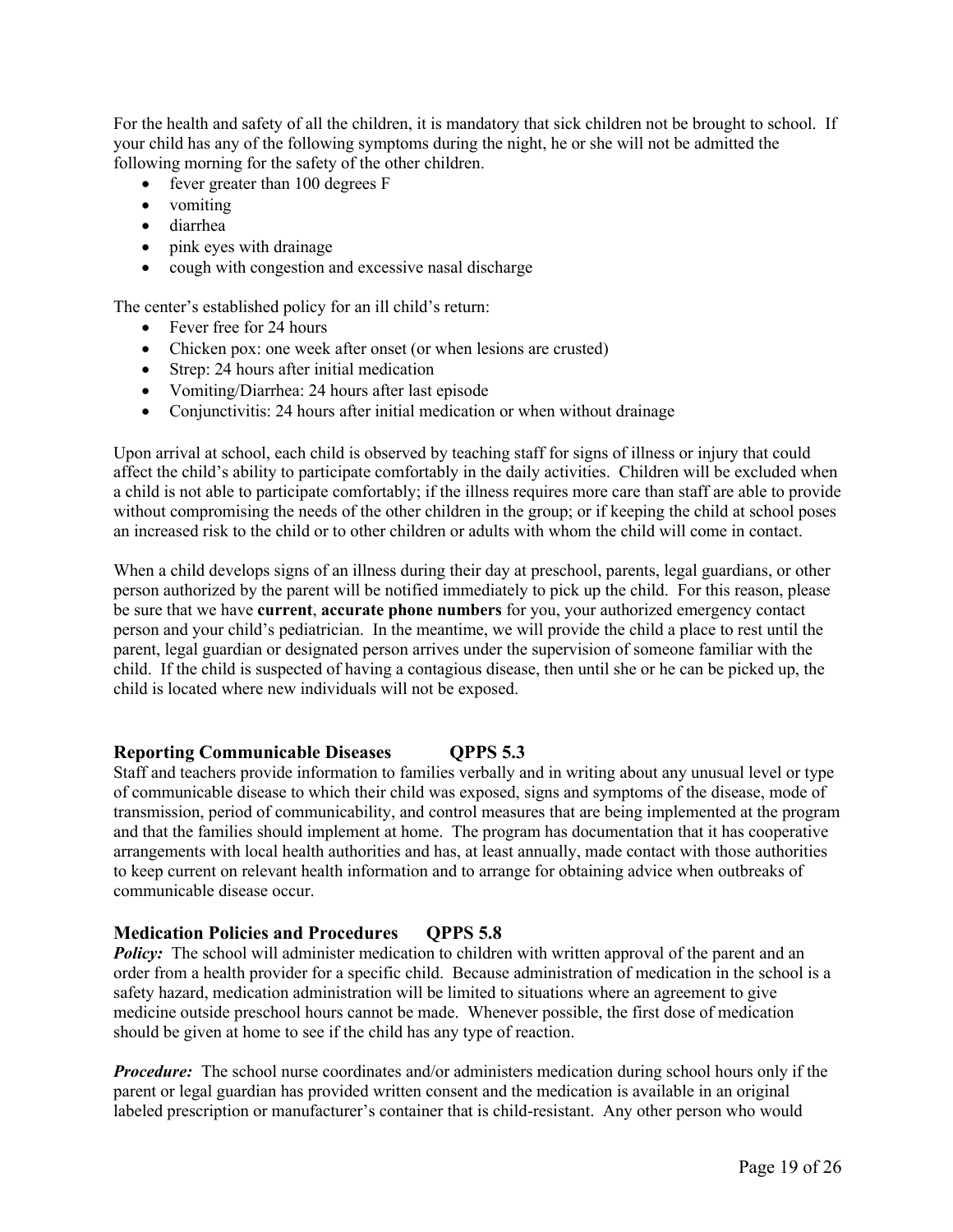administer medication has specific training and a written performance evaluation, updated annually by a health professional on the practice of the five right practices of medication administration: (1) verifying that the right child receives the (2) right medication (3) in the right dose (4) at the right time (5) by the right method with documentation of each right each time the medication is given. Medication errors will be controlled by checking and recording these five right practices each time medication is given. Should a medication error occur, the Regional Poison Control Center and the child's parents will be contacted immediately. The incident will be documented in the child's record at the school.

For prescription medications, parents or legal guardians will provide the school with the medication in the original, child-resistant container that is labeled by a pharmacist with the child's name, the name and strength of the medication; the date the prescription was filled; the name of the health care provider who wrote the prescription; the medication's expiration date; and administration, storage, and disposal instructions.

For over-the-counter medications, parents or legal guardians will provide the medication in a childresistant container. The medication will be labeled with the child's first and last names; specific, legible instructions for administration and storage supplied by the manufacturer; and the name of the health care provider who recommended the medication for the child.

Instructions for the dose, time, method to be used, and duration of administration will be provided to the teaching staff in writing (by a signed note or a prescription label) or dictated over the telephone by a physician or other person legally authorized to prescribe medication. This requirement applies both to prescription and over-the-counter medications.

Medications will be kept at the temperature recommended for that type of medication, in a sturdy, childresistant container that is locked and prevents spillage.

Medication will not be used beyond the date of expiration on the container or beyond any expiration of the instructions provided by the physician or other person legally permitted to prescribe medication. Instructions which state that the medication may be used whenever needed will be renewed by the physician at least annually.

A medication log will be maintained by the school staff to record the instructions for giving the medication, consent obtained from the parent or legal guardian, amount, the time of administration, and the person who administered each dose of medication. Spills, reactions, and refusal to take medication will be noted on this log. See sample form in Appendix.

# **Cleaning and Sanitization QPPS 9.11**

The facility will be maintained in a clean and sanitary condition. When a spill occurs, the area will be made inaccessible to children and the area will be cleaned immediately.

Staff will be trained in cleaning techniques, proper use of protective barriers such as gloves, proper handling and disposal of contaminated materials, and information required by the US Occupational Safety and Health Administration about the use of any chemical agents.

Routine cleaning will be supervised by the preschool teacher and will follow the Cleaning and Sanitation Frequency Table in Section III, page 47 of the QPPS manual. A checklist will be completed as indicated in the table.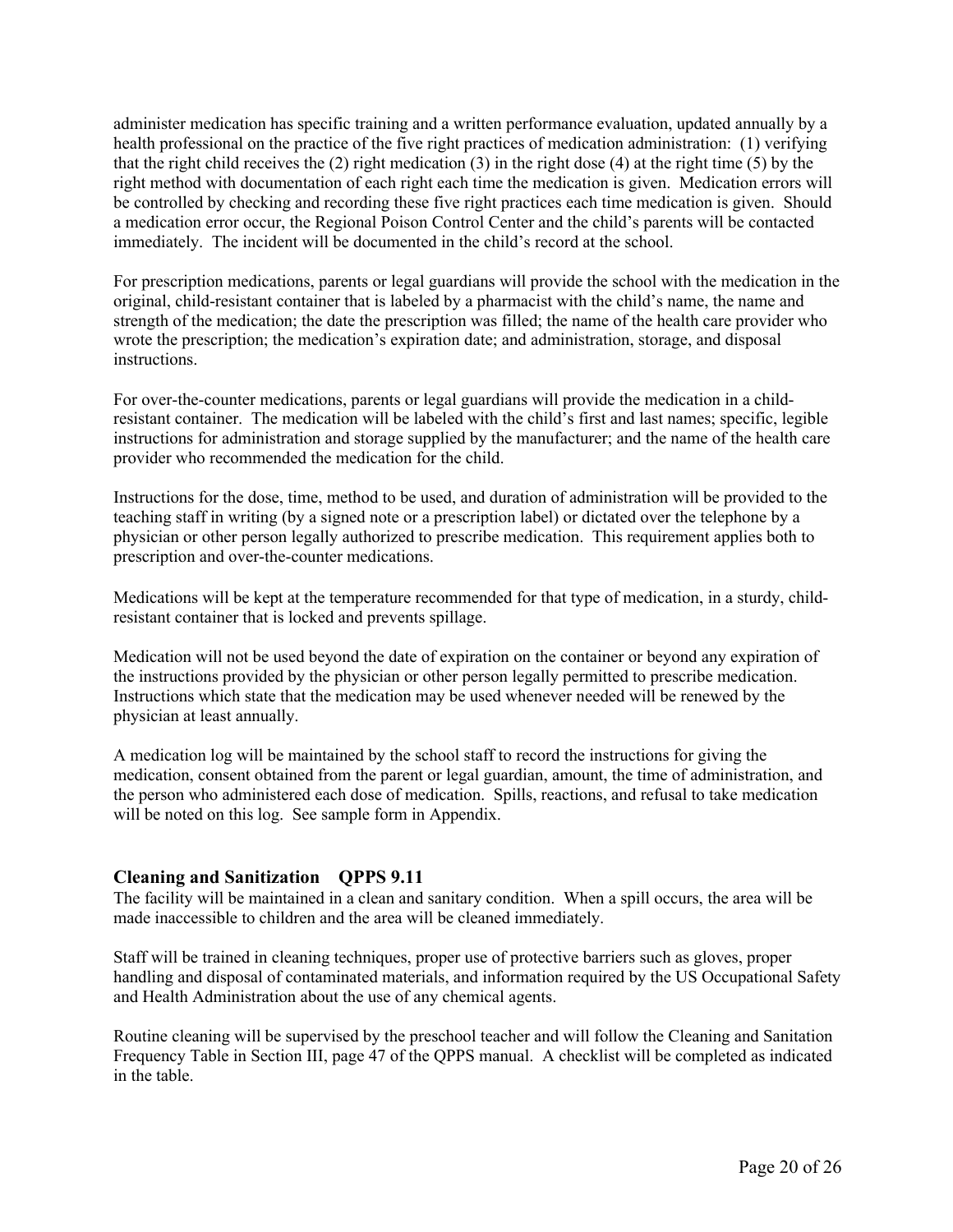Facility cleaning requiring potentially hazardous chemicals will be scheduled when children are not present to minimize exposure of the children. All cleaning products will be used as directed by the manufacturer's label. Nontoxic substances will be used whenever possible.

# **Hand Washing Practices QPPS 5.6**

Frequent hand washing is key to prevent the spread of infectious diseases. Teachers teach children how to wash their hands effectively. Posters of children using proper hand washing procedures are placed by each sink. The program follows these practices regarding hand washing:

- Staff members and those children who are developmentally able to learn personal hygiene are taught hand-washing procedures and are periodically monitored.
- Hand washing is required by all staff, volunteers, and children when hand washing reduces the risk of transmission of infectious diseases to themselves and to others.
- Staff assist children with hand washing as needed to successfully complete the task.

Children and adults wash their hands:

- upon arrival for the day;
- after diapering or using the toilet (use of wet wipes is acceptable for infants);
- after handling body fluids (e.g., blowing or wiping a nose, coughing on a hand, or any touching of mucus, blood or vomit);
- before meals and snacks, preparing or serving food, or handling any raw food that requires cooking (e.g., meat, eggs, poultry);
- after playing in water that that is shared by two or more people;
- after handling pets and other animals or any materials such as sand, dirt, or surfaces that might be contaminated by contact with animals; and
- when moving from one group to another

Adults also wash their hands

- before and after feeding a child;
- before and after administering medication;
- after assisting a child with toileting; and
- after handling garbage or cleaning.

Proper hand-washing procedures are followed by adults and children and include

- using liquid soap and running water;
- rubbing hands vigorously for at least 10 seconds, including back of hands, wrists, between fingers, under and around any jewelry, and under fingernails; rinsing well; drying hands with a paper towel, or a dryer; and avoiding touching the faucet with just-washed hands (e.g., by using a paper towel to turn off water).

Except when handling blood or body fluids that might contain blood (when wearing gloves is required), wearing gloves is an optional supplement, but not a substitute, for hand washing in any situation listed above.

- Staff must wear gloves when contamination with blood may occur.
- Staff do not use hand-washing sinks for bathing children or removing smeared fecal material.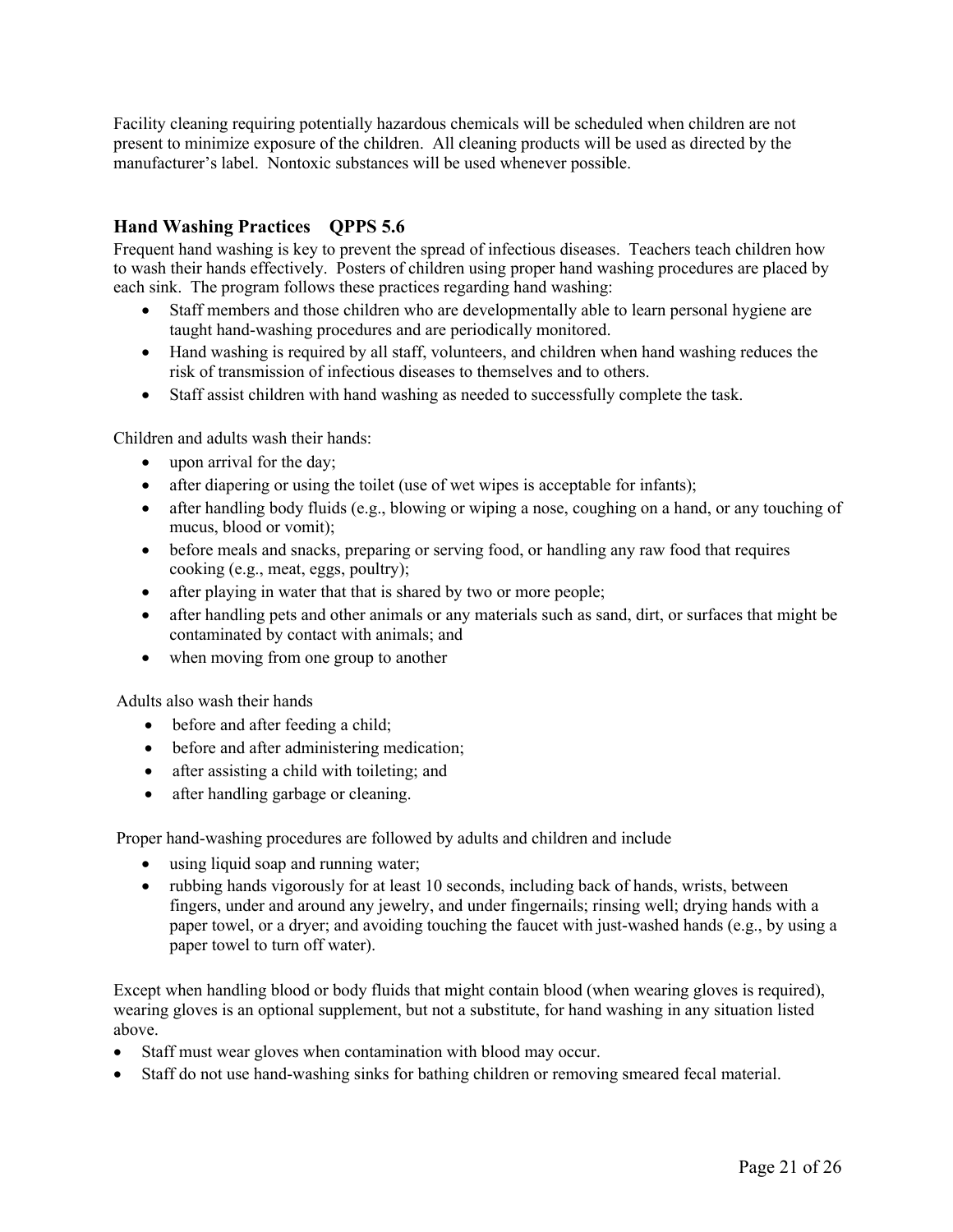- In situations where sinks used for both food preparation and other purposes, staff clean and sanitize the sinks before using them to prepare food.
- Hand hygiene with alcohol-based sanitizer with 60% to 90% alcohol is an alternative to traditional hand-washing (for children 24 months and adults) with soap and water when visible soiling is not present.

# **First Aid Kit QPPS 9.12**

A first aid kit is located in the preschool classroom next to the door. It is inaccessible to children, but readily available for adult use. It is fully equipped according to guidance from Healthy Child Care Iowa. Following each use of the First Aid kit, the contents will be inspected and missing or used items replaced immediately. The First Aid kit will be inspected monthly. The first aid kit is taken to the outdoor play areas as well as on field trips and outings away from the site.

# **Fire Safety QPPS 9.13**

A fire extinguisher is installed in the preschool classroom with a tag indicating its annual service date. The fire alarm system is serviced annually. Smoke detectors, fire alarms, and carbon monoxide detectors are tested monthly. A written log of testing dates and battery changes is maintained and available upon request. Fire drills are conducted and recorded on a log.

# **Medical Emergencies and Notification of Accidents or Incidents QPPS 10.10**

The Morning Sun Community School District has in place a "Safety Procedures Section" in the school handbook that describes the following situations and procedures to follow:

- Emergency phone numbers
- Fire procedures
- § Utility Failures (electric power failure, water line break, gas line break)
- Severe weather
- Bomb threats
- Physical Threats/Armed Intruder
- Evacuations
- § Crisis Intervention Plan, Crisis Intervention Steps, and Media Procedures
- Accidental Injury or Illness procedures for life threatening and non-life-threatening situations

This handbook will be posted by the telephone and included in the first aid kit. The handbook will be reviewed by each staff member at the beginning of each school year and when changes are made to it.

In the event that your child receives a minor, non-life-threatening injury during their time at preschool, our teacher will assess the situation and apply first aid as needed. Minor cuts and scrapes will be treated with soap and water and bumps will be treated by applying ice to the injured area. Any incident or injuries will be documented on an "Injury and Illness" form and a copy will be given to the parent within 24 hours of the incident.

All staff will have immediate access to a device that allows them to summon help in an emergency. The telephone numbers of the Fire Department, Police Department, Hospital, and Poison Control will be posted by each phone with an outside line. Emergency contact information for each child and staff member will be kept readily available. The list of emergency telephone numbers, and copies of emergency contact information and authorization for emergency transport will be taken along anytime children leave the facility in the care of facility staff.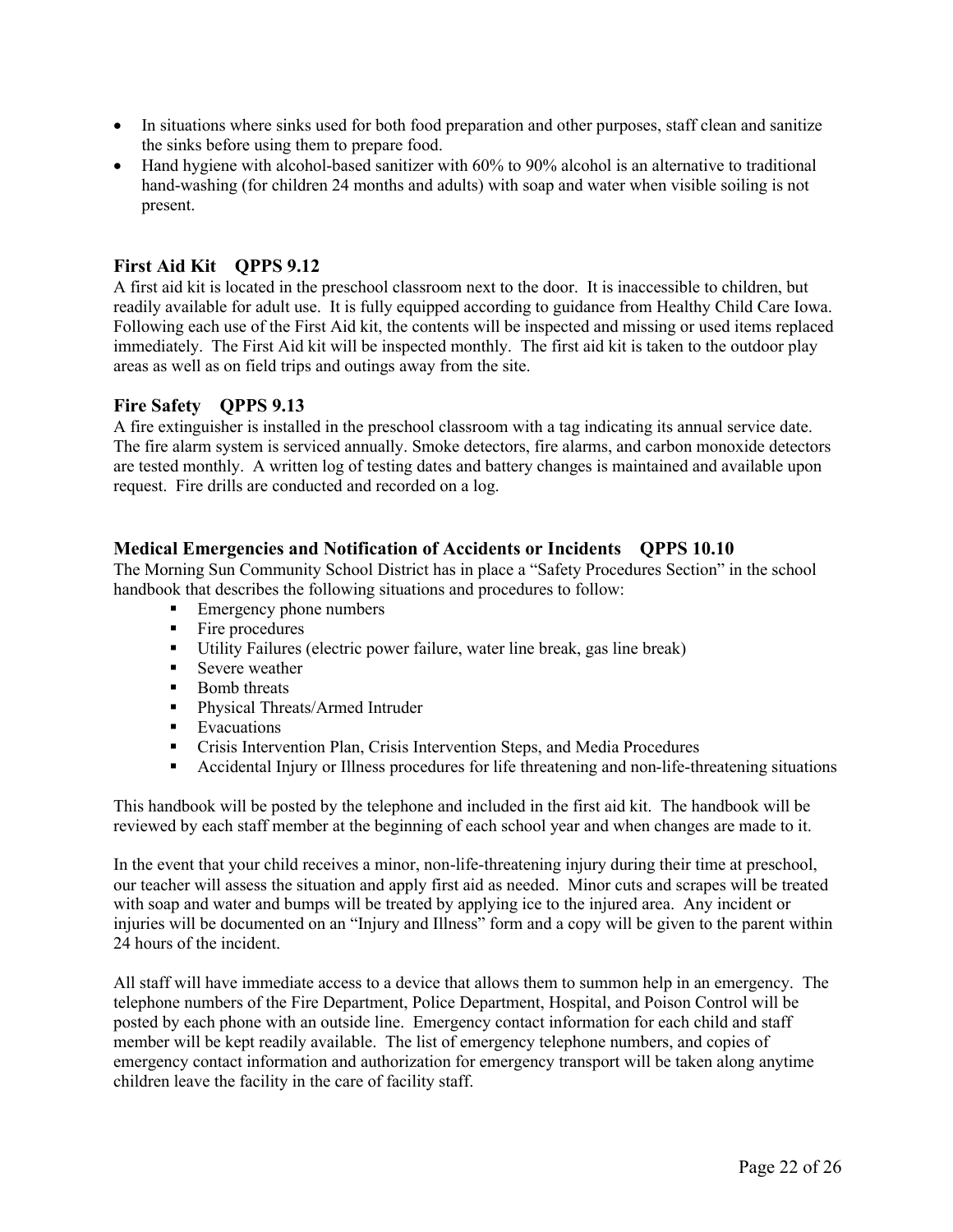Emergency phone numbers will be updated at least quarterly. Emergency phone numbers will be verified by calling the numbers to make sure a responsive, designated person is available.

#### **Inclement Weather**

In the event that the Morning Sun School must be closed due to bad weather, we will notify school patrons by radio as we have in the past. The following radio stations will be notified of the cancellation:

| $KGRS - Burlington$ | FM 107.3 |
|---------------------|----------|
| $KBUR - Burlington$ | AM 14.90 |
| KILJ - Mt. Pleasant | FM 105.5 |
| KWPC – Muscatine    | AM 8.60  |
| Counrty 103         | FM 103.1 |

Remind texts will also be sent out to parents.

# **Smoke Free Facility QPPS 9.15**

In compliance with the Iowa Smokefree Air Act of 2008, Morning Sun Community School buildings and grounds are smoke free. A "No Smoking" sign meeting the law's requirements is posted at the entrance to the preschool classroom building to inform people that they are entering a non-smoking place. No smoking is allowed on the school grounds or within sight of any children.

# **Child Protection Policies QPPS 10.6, 10.12**

The health and well being of every child in our care is of the utmost importance and the protection of children is our responsibility. An applicant or volunteer for temporary or permanent employment with the preschool program involves direct interaction with or the opportunity to interact and associate with children must execute and submit an affidavit of clearance from any and all crimes against a child or families. In addition, no person with a substantiated report of child abuse or neglect will come in contact with children in the program or have responsibility for children.

The program has written school board policy for reporting child abuse and neglect as well as procedures in place that comply with applicable federal, state, and local laws. The policy includes requirements for staff to report all suspected incidents of child abuse, neglect, or both by families, staff, volunteers, or others to the appropriate local agencies. Staff who report suspicions of child abuse or neglect where they work are immune from discharge, retaliation, or other disciplinary action for that reason alone unless it is proven that the report is malicious. All teaching staff complete "Mandatory Reporter: Child and Dependent Adult Abuse" at least every five years and within six months of employment.

The school district does not tolerate employees physically, or sexually abusing or harassing students. Students who are physically or sexually abused or harassed by an employee should notify their parents, legal guardians, teacher, principal, or another employee. The Iowa Department of Education has established a two-step procedure for investigating allegations of physical or sexual abuse of students by employees. That procedure requires the school district to designate an independent investigator to look into the allegations. The school district has designated Doug Graber at 868-7701. The alternate investigator is Sally Wenger and may be reached at 868-7701.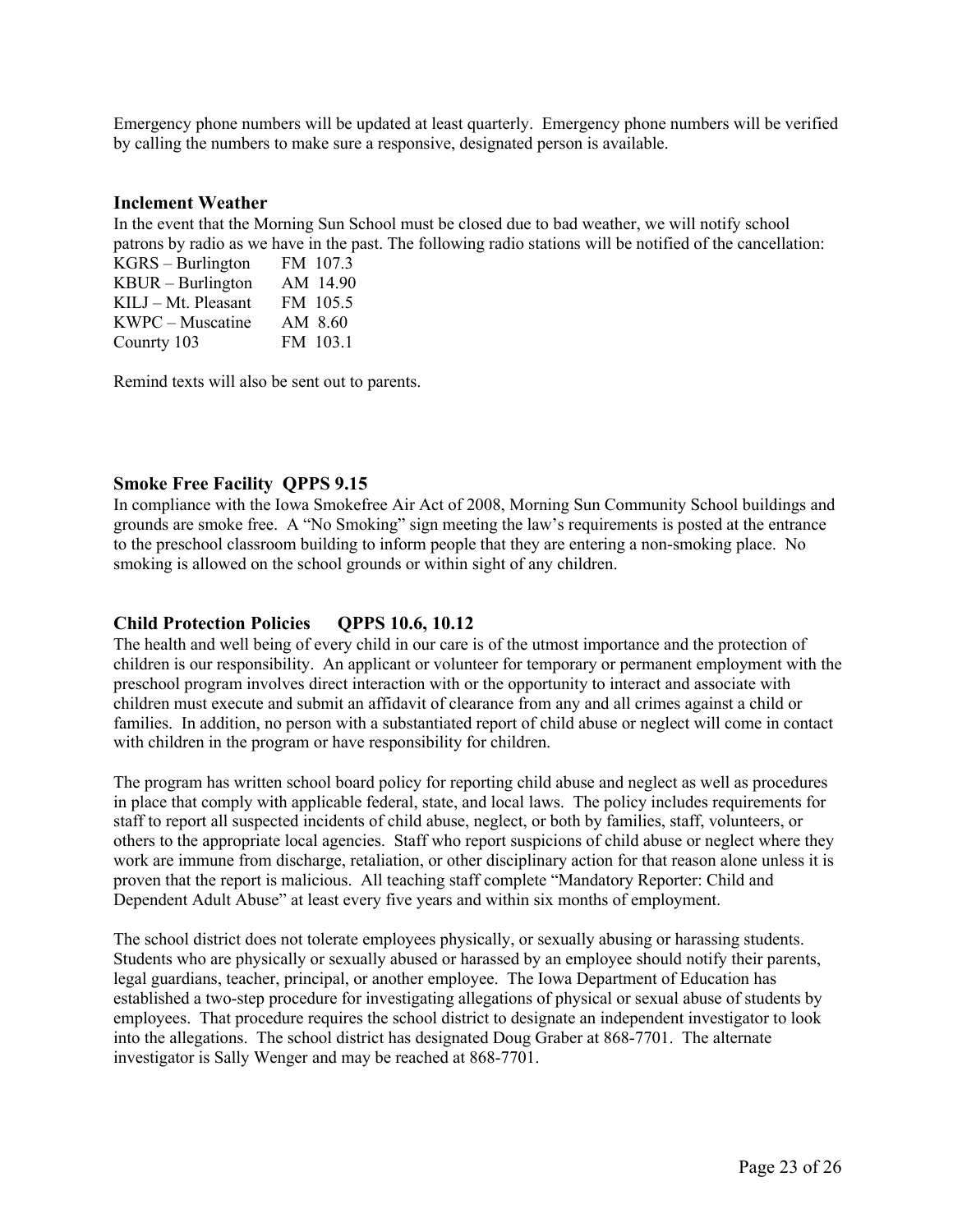#### **Substance Abuse**

Persons under the influence of drugs or alcohol will not be permitted on the premises of the Morning Sun Community School. At no time will children be released to a person under the influence of alcohol or drugs.

#### **Volunteers QPPS 10.11**

Parents, friends, grandparents, and other adults are encouraged to take an active part in the educational process of the children. Please contact the teacher, the elementary principal, or our office secretary if you would like to be a school volunteer. We have a volunteer job description that defines the role and responsibilities of a volunteer. For safety's sake, if a volunteer will be working with children, he/she will be expected to execute and submit an affidavit of clearance from any and all crimes against a child or families. In addition, no person with a substantiated report of child abuse or neglect will come in contact with children in the program or have responsibility for children.

# **VIII. Staff QPPS 10.11 - 10.14 General Information**

The Morning Sun Community School district has written personnel policies that define the roles and responsibilities, qualifications, and specialized training required of staff and volunteer positions. The policies outline nondiscriminatory hiring procedures and policies for staff evaluation. Policies detail job descriptions for each position, including reporting relationships; salary scales with increments based on professional qualification, length of employment, and performance evaluation; benefits; and resignation, termination, and grievance procedures. Personnel policies provide for incentives based on participation in professional development opportunities. The policies are provided to each employee upon hiring.

Hiring procedures include completion of the following checks: criminal-record check, free from history of substantiated child abuse or neglect check, education credentials, verification of age, completion of high school or GED, personal references and a current health assessment.

#### **Health Assessment**

The preschool program maintains current health information from documented health assessments for all paid preschool staff and for all volunteers who work more than 40 hours per month and have contact with children. A current health assessment (not more than one-year-old) is received by the program before an employee starts work or before a volunteer has contact with children. The health assessment is updated every two years. Documented health assessments include:

- Capacities and limitations that may affect job performance
- Documentation by a licensed health professional of TB skin testing using the Mantoux method and showing the employee to be free from active TB disease. For those who have a positive TB skin test and who develop a persistent cough or unexpected fever, immediate assessment by a licensed physician is required. For those who have increased risk of TB according to the Centers for Disease Control (CDC), documentation is required annually by a licensed health professional showing that the employee is free from active TB disease.

Confidential personnel files, including applications with record of experience, transcripts of education, health-assessment records, documentation of ongoing professional development, and results of performance evaluation, are kept in a locked filing cabinet in the Superintendent's office.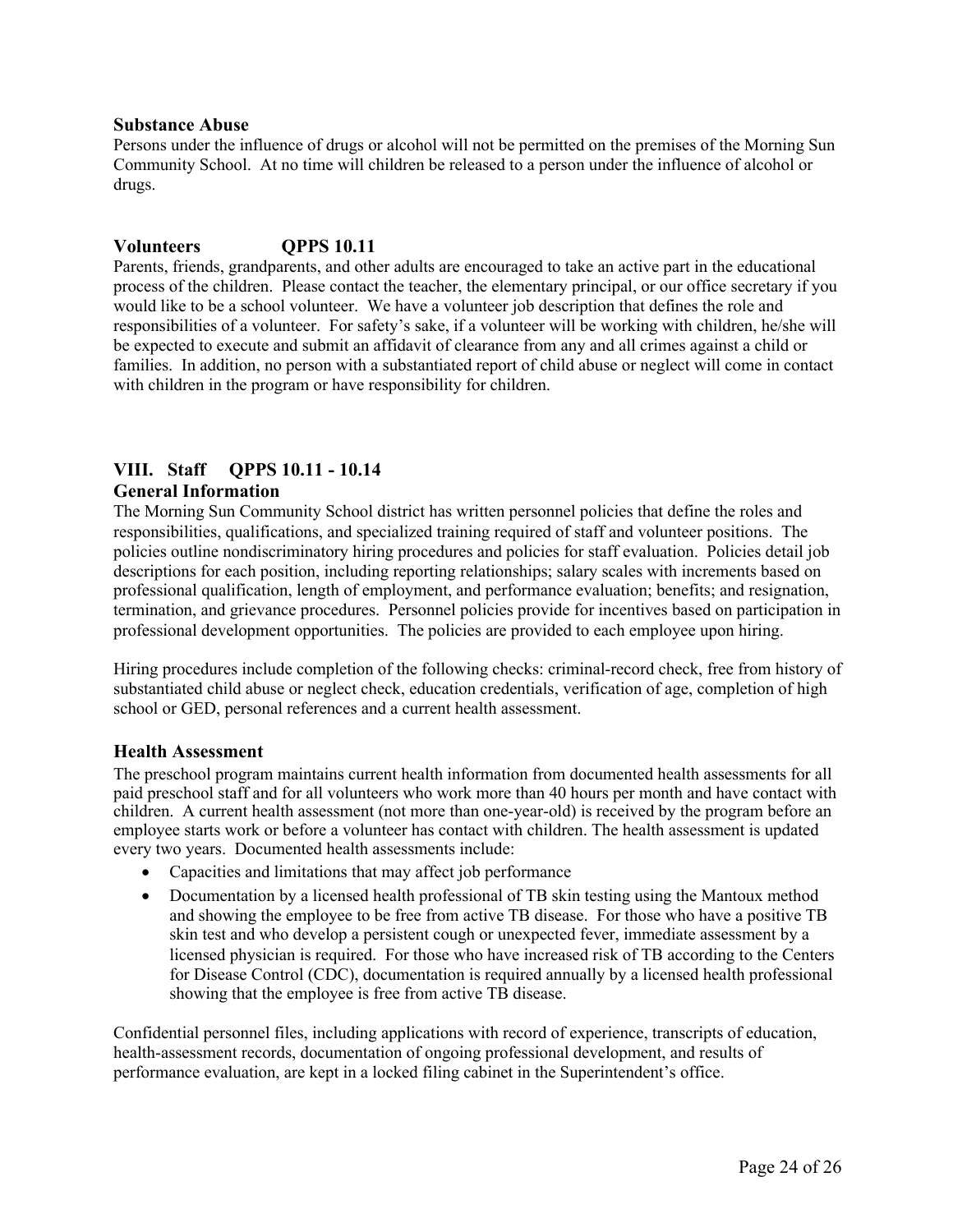# **Orientation QPPS 6.1**

Employees must know their role and duties. New preschool teaching staff will be required to participate in an initial orientation program that introduces them to fundamental aspects of the program operation including:

- § Program philosophy, mission, and goals;
- Expectations for ethical conduct;
- Individual needs of children they will be teaching or caring for;
- Accepted guidance and classroom management techniques;
- Daily activities and routines of the program;
- Program curriculum;
- Child abuse and reporting procedures;
- Program policies and procedures;
- Iowa Quality Preschool Program Standards and Criteria;
- Regulatory requirements.

Follow-up training expands on the initial orientations. See Staff Orientation Checklist.

The employee's immediate supervisor should provide the new employee with a review of the employee's responsibilities and duties. The superintendent will explain payroll procedures, employee benefit programs and accompanying forms to the employee. Regular employees ineligible for the school district's group health plan will be given information regarding where they can obtain health care or health care insurance.

#### **Staffing patterns and schedule**

The preschool program is in compliance with staff regulations and certification requirements. Our program follows requirements for staffing for Iowa's Quality Preschool Program Standards of maintaining an adult/child ratio of at least 1:10 at all times. The program administrator will maintain lists of current substitutes for both the preschool teacher and the preschool teaching assistant in case of absence. If one of the teaching staff needs to temporarily leave the classroom, the person will call the elementary office to arrange for coverage in order to maintain the adult/child ratio.

# **Staff development activities QPPS 6.6, 10.15**

All teaching staff evaluate and improve their own performance based on going reflection and feedback from supervisors, peers and families. They add to their knowledge and increase their ability to put knowledge into practice. They develop an annual individualized professional plan with their supervisor and use it to inform their continuous development.

Teaching staff will be informed of professional development activities provided by Child Care Resource and Referral, the local Empowerment areas, and the area education agency. Staff are expected to attend all staff trainings and meetings throughout the year. Trainings will focus on early childhood topics relevant to the program and community.

# **Evaluation and Professional Growth Plan QPPS 6.6**

All staff are evaluated at least annually by an appropriate supervisor or, in the case of the program administrator, by the superintendent. Staff also evaluate and improve their own performance based on ongoing reflections and feedback from supervisors, peers, and families. From this, they develop an annual individualized professional development plan with their supervisor and use it to inform their continuous professional development.